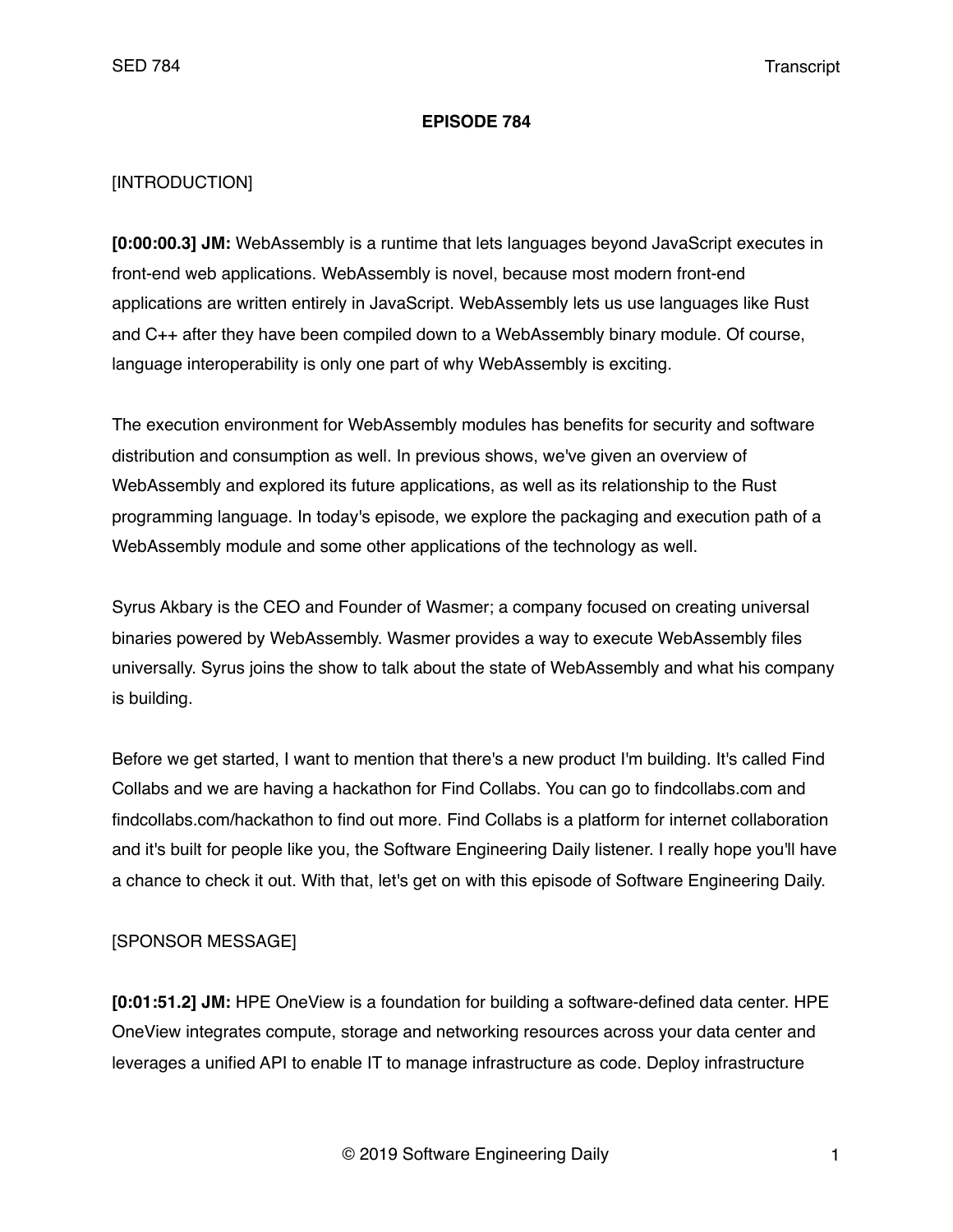faster. Simplify life cycle maintenance for your servers. Give IT the ability to deliver infrastructure to developers as a service, like the public cloud.

Go to softwareengineeringdaily.com/hpe to learn about how HPE OneView can improve your infrastructure operations. HPE OneView has easy integrations with Terraform, Kubernetes, Docker and more than 30 other infrastructure management tools. HPE OneView was recently named as CRN's enterprise software product of the year.

To learn more about how HPE OneView can help you simplify your hybrid operations, go to softwareengineeringdaily.com/hpe to learn more and support Software Engineering Daily.

Thanks to HPE for being a sponsor of Software Engineering Daily. We appreciate the support.

# [INTERVIEW]

**[0:03:13.8] JM:** Syrus Akbary, you are the Founder of Wasmer. Thanks for coming on Software Engineering Daily.

**[0:03:18.5] SA:** Thank you for inviting me. I'm super excited to talk today.

**[0:03:21.4] JM:** Most of our web experiences today are powered by JavaScript. What are the types of applications where JavaScript does not perform well?

**[0:03:30.9] SA:** Basically, especially when browsers are trying to render certain games, or certain operations where actually the JIT of the browser is able to perform not very well, I will say the cases are games for browsers and some other password, actually like the JIT cannot optimize as much as you can actually with a native application.

**[0:03:55.1] JM:** JavaScript has a dynamic type system, it has garbage collection. Why did these features of JavaScript result in performance issues?

**[0:04:04.0] SA:** In general, I think optimizing JavaScript is a little bit hard. Basically, browsers have been trying to optimize as maximum the JavaScript performance over the last few years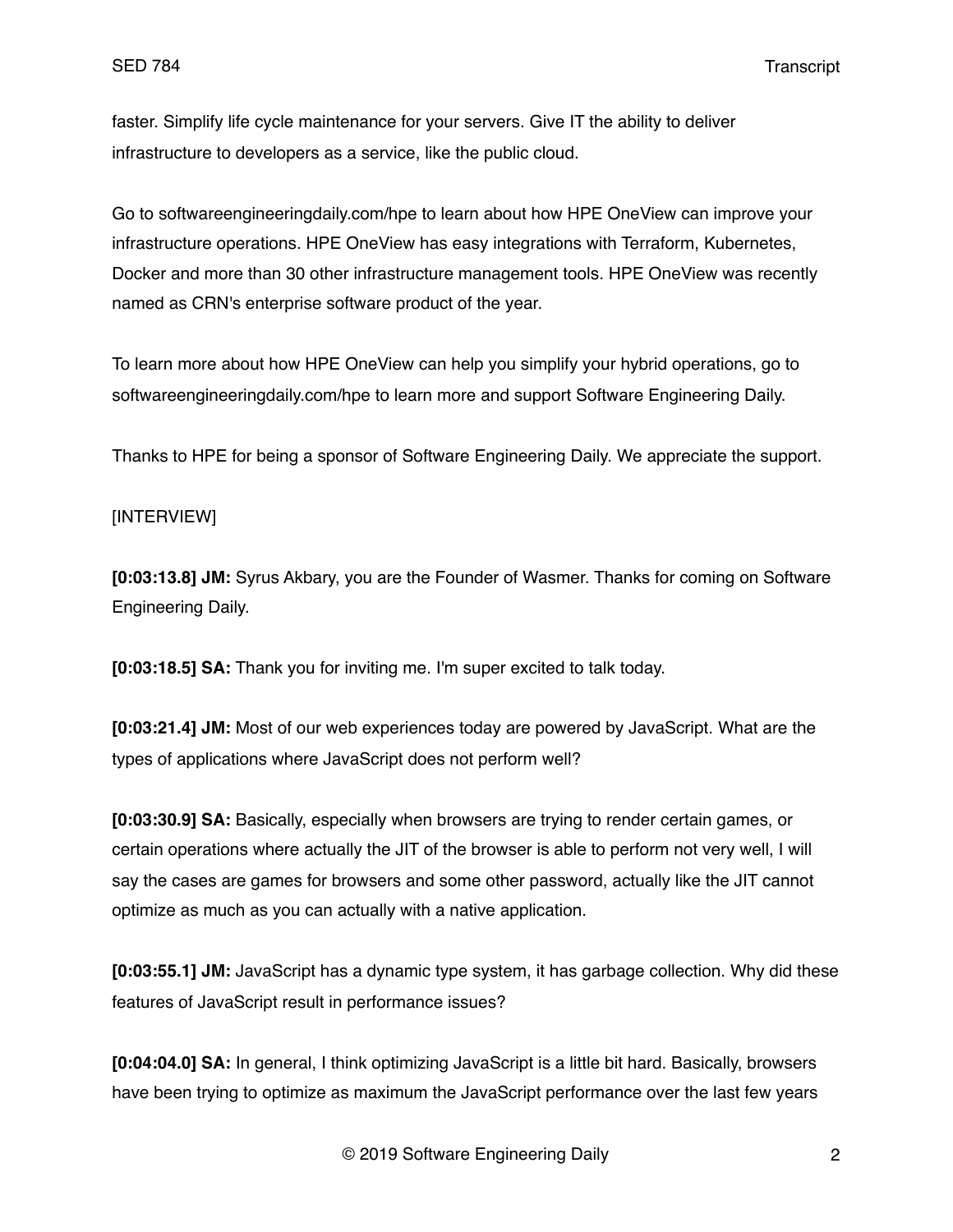and they have been doing a very, very great job. At the end, just because of the fact that first, JavaScript is not typed and second, because the JIT have to guess what is the types of the variables that we are using, like this adds a lot of overhead that at the end is very hard to optimize to the max, because you have to assure always backwards compatibility, or some other things that have to work always with JavaScript. Sometimes it's very hard to make a shortcut there, while in native where everything is typed, is much easier to do these optimizations.

**[0:04:49.2] JM:** We've covered the differences between JavaScript and WebAssembly in some details in past episodes, but I wanted to start with just some discussion of JavaScript and WebAssembly. Can you give a little bit of history as to how the WebAssembly project got started and what its relationship is to JavaScript?

**[0:05:09.4] SA:** First, it was started by asm.js, which was a very interesting project that actually was trying to do is compiling or transforming LLVM IR to JavaScript. What LLVM IR is basically when we have an 80 project, let's say made in C or C++, rather than compiling it directly to machine code, what happens is this can apply to C or C++ project gets transformed into a level LLVM intermediate representation.

Then from there, it actually got ported to move to real machine code. Actually, what it helps is other an abstraction on top of the chipset. Basically asm.js how it started is by transforming this LLVM IR to JavaScript, it was doing in a way that actually it add fake types to JavaScript. Basically, it was indicating like, "Oh, this variable is an integer, or this variable is binary." It was having them type some on top of JavaScript.

Basically, you've got some inertia from Firefox, especially at the beginning that was adding a special handling for these types to optimize it much more. It started with this asm.js project, which actually eventually become what WebAssembly is today, but with the main difference that asm.js was a subset of JavaScript, a type subset of JavaScript. Basically, WebAssembly was rethinking of this model, that rather than being on top of JavaScript, that the browser have to parse. It was actually a bytecode that was much more performant to read for the browser.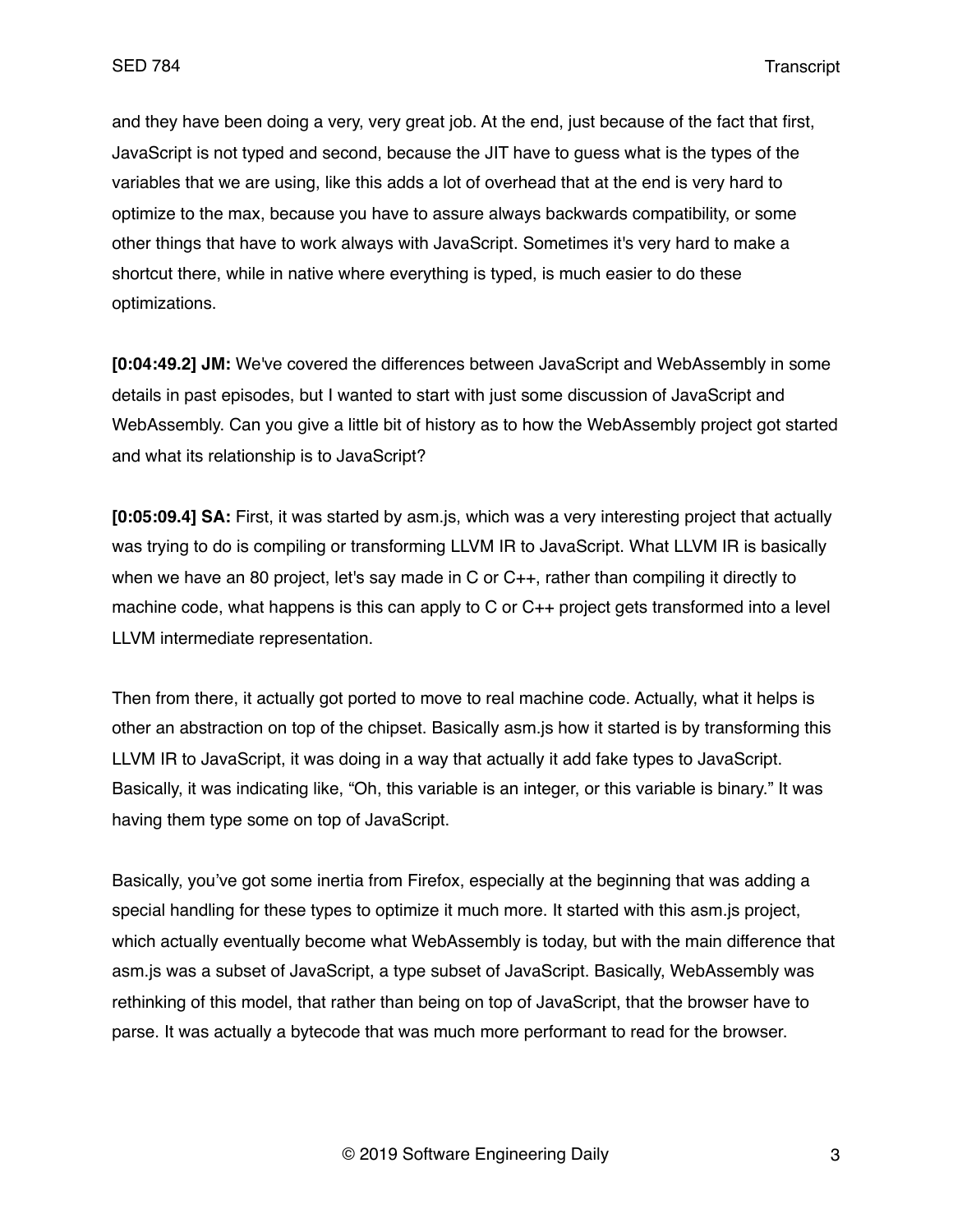**[0:06:51.7] JM:** WebAssembly has these applications in the browser, but it also has other applications. Before we dive into the technical details of WebAssembly, let's discuss some of the impact that WebAssembly might have at a high level. If we were to fast forward five years into the future, how will WebAssembly have changed our online experience?

**[0:07:13.9] SA:** I think it will change a lot of things from online right now. The applications we are seeing on the web are basically made with HTML layout, which at the end is great, but sometimes it's hard to think that we will be able to run Microsoft Office, for example, natively on the browser, or with exactly the same experience of the native application, or even running super performant games on the browser.

I think from five years to now, we'll start seeing a lot of more reach applications on the web and actually, not just in the web. One of the sides of WebAssembly is I think it will improve really the way we experience web in the future, just basically trying to bring the quality of native applications, or the speed of native applications back to a browser. I think of the browser are just one site that is taking that advantage of WebAssembly. There are a few others I'm super excited about.

**[0:08:12.7] JM:** What does WebAssembly enable for "edge computing?"

**[0:08:17.4] SA:** Basically with WebAssembly, first what do you have is a very nice abstraction that lets you not worry about what is the chipset, where your application is going to be run. This actually have a lot of advantages for edge computing. The main one is basically you have a binary, or a bytecode that can be actually executed anywhere in any platform.

Second, because of the way WebAssembly is designed, we have first memory solution from each of the process. In general, WebAssembly instance that I cannot jump out of their memory. That's one very important aspect of WebAssembly. The other very important aspect is basically we can run this code, or this bytecode almost, or as close as possible to native speed.

When you mix these two things, you start seeing that we can actually right now stop using services, or programs like Docker that provides all this memory solution and we can just jump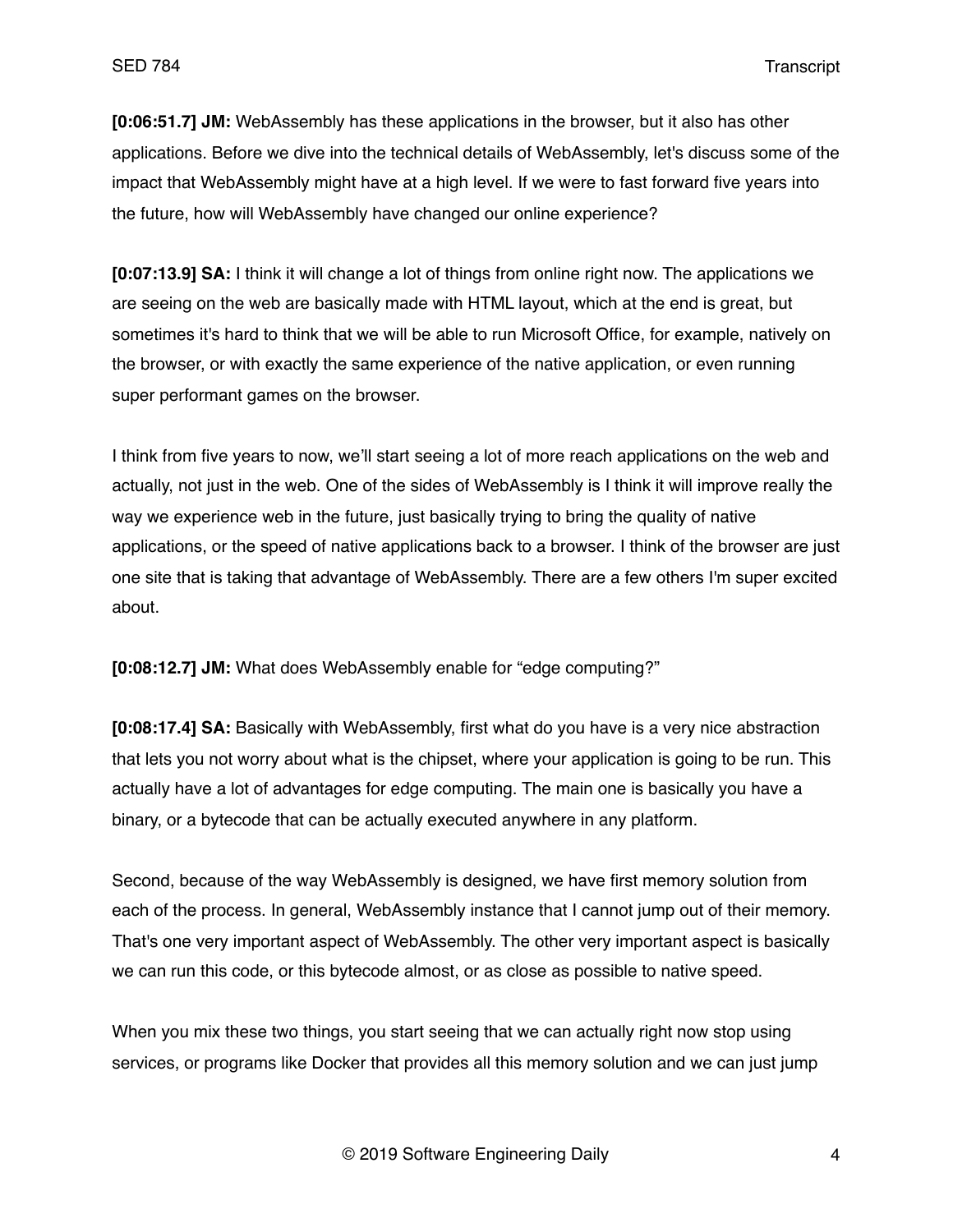directly to execute this native code at native speed, but with all the advantages of memory solution for each process.

**[0:09:29.3] JM:** Could you explore those differences between packaging our programs in Docker containers, versus packaging our programs in WebAssembly in a little more detail?

**[0:09:38.9] SA:** Yes. Actually, this part is something that we are very excited about in the company that I am working. Basically right now, the way we deploy services, or we deploy our applications to the cloud just in general like using Docker, which basically how it works is we have a base operating system that could be Ubuntu or could be an Alpine distribution. Basically, on top of this operating system we add our applications and Docker basically provides a container that in general can be 400 megabytes, 500, or few gigabytes, or if you are using Alpine, will be much lighter. In general, we always have to ship the operating system that the application is going to use.

Then we ship the application as well with this operating system. With Docker, we will end having containers that again, are very big. Because we include all the operating system there, right? However with WebAssembly, that's not really necessary. That's because of the ways WebAssembly is architected. We don't need to be emulating our operating system on top of WebAssembly to provide this memory solution safetiness.

Basically, I'm going to give you a very good example right now. For example, if you are using Docker and you have a website which receives let's say 20 bits is enough, right? You will need to run a Docker container, or an instance of Docker container. You cannot for a home off, just being there like listening to any request that gets on for that server on that port, even if this server just receives 20 requests per month.

That means you will end paying for a full month and that's again not super optimal. In the case of WebAssembly for example, what we can do is rather than having an instance that this is running constantly, we can have container that rather than being 400 megabytes, it's maybe 4 megabytes that can actually be spin up and spin down in a very fast way.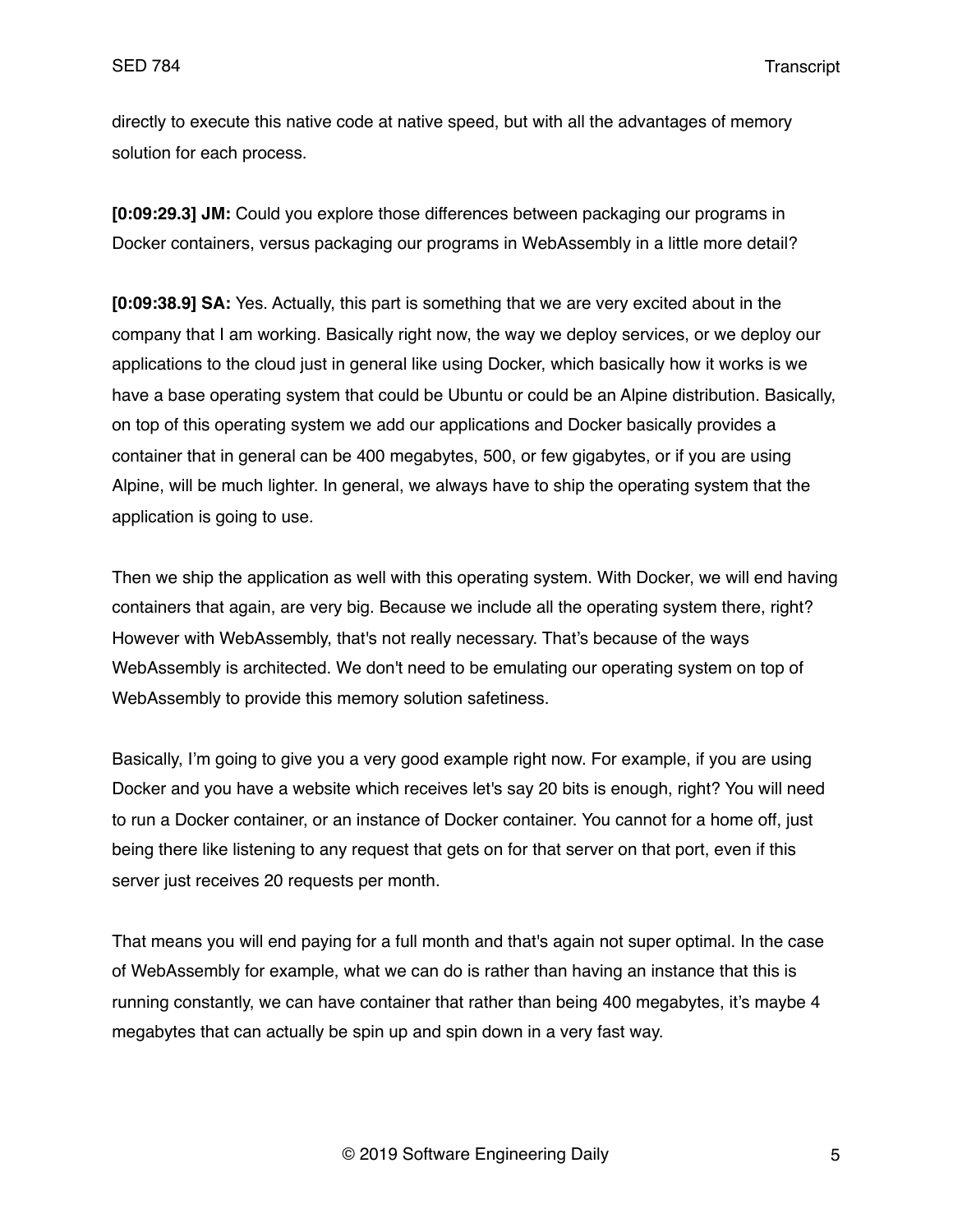Basically right now, we Docker this startup time in general is 1 second, again container size maybe few hundred megabytes. With that, like with this current solution is very hard to think of functions necessary and there are few hacks that are trying to make it work with hot paths for Docker and so on. In general, there is not a very good solution to do it with Docker, just because Docker is not the ideal technology for that.

However with WebAssembly, what we can start seeing is applications that are contained in a 4 megabyte binary, and at the same time that have a startup time of few milliseconds. What this enables is some premise computing. That means spinning up and spinning down instances as we need it. Rather than having an instance that is running for a whole month just for 20 requests, for serving 20 requests, with WebAssembly, what we can do is just spin up this server as we need it. Basically, it will maybe eventually charge just 20 seconds or something like that and this is actually something much more performant and that use much better the resources that we have.

**[0:12:57.4] JM:** You're describing a use case for WebAssembly for powering functions as a service. The current model as it's commonly understood at least is that if I want to run a function, a "function as a service," or AWS lambda function, or Google Cloud function is I write my code for the function, I deploy it to the cloud provider. When I want to trigger that function, the function gets spun up in a container on the fly and then it gets executed and then maybe gets spun down after some period of time. You're suggesting that rather than deploying that function to a container, we could just bundle it into a WebAssembly binary and have it execute that way. Do I understand correctly?

**[0:13:41.3] SA:** Yeah, that's completely right.

**[0:13:43.2] JM:** Just to reiterate, what would be the benefits of having our function execute in a WebAssembly binary versus a container?

**[0:13:49.9] SA:** First, it will be much faster. Second, WebAssembly already provides a memory solution, so we will not need to worry about that. Third, part of being faster or being as close as native performance as possible is that we will be able to reproduce that super easily locally as well.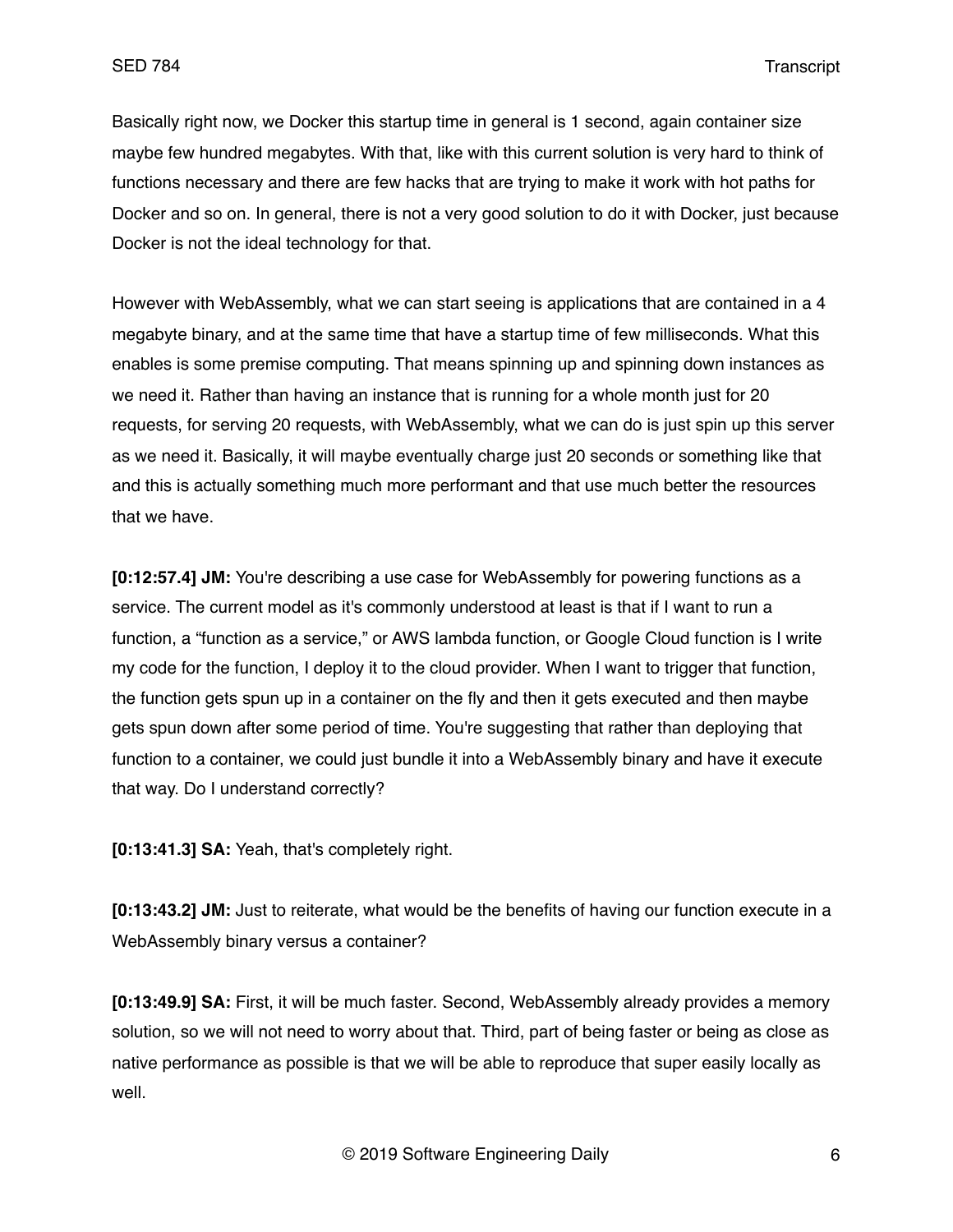In general, right now, all the solutions that for example like Google Cloud or in general, I will say more Amazon lambda, which is what is closer to the web sampling model, is just useful or it's only available on Amazon Web Services. What we are trying to do is have something open or provide something open that everyone can use not only in Amazon Web services, but almost in any other server. In general, by leveraging on WebAssembly, we can start providing new tools like that and that was very hard, or basically was using the tools that were not ideal for data scenarios.

**[0:14:51.3] JM:** Let's come back to this question of WebAssembly in the cloud. I want to talk a little bit more about the basic WebAssembly tool chain, or the different tool chains that are out there, because WebAssembly is commonly known as this browser, this thing that you might run in the browser to have modules that you might want to run faster than you would run a JavaScript script, or module. Let's talk about that.

If I have a WebAssembly module that I want to run in the browser, maybe it's going to power my game or render something, what's the interaction between my JavaScript code and my WebAssembly module?

**[0:15:34.5] SA:** Basically first, what do you do is in general when you are trying to create this WebAssembly module, you either do it in a static language like C or Rust. Then basically, you will compile it from Rust or C to WebAssembly. For example, WebAssembly support in Rust is very well prepared. You see like you will in general need to use Emscripten. Let's say you have this WebAssembly binary that execute this function in a much more performant way, then what you will do is from WebAssembly – of like a binding to use it in JavaScript.

In general, this binding if you are using Emscripten will be already provided for you. If you are using Rust for example, there is a library called wasm-bindgen that will again provide this very easy way to use WebAssembly from JavaScript in icy way. The reason for doing that is for example, sometimes your function will accept the strings, but in WebAssembly in the specifications itself, there are no strings.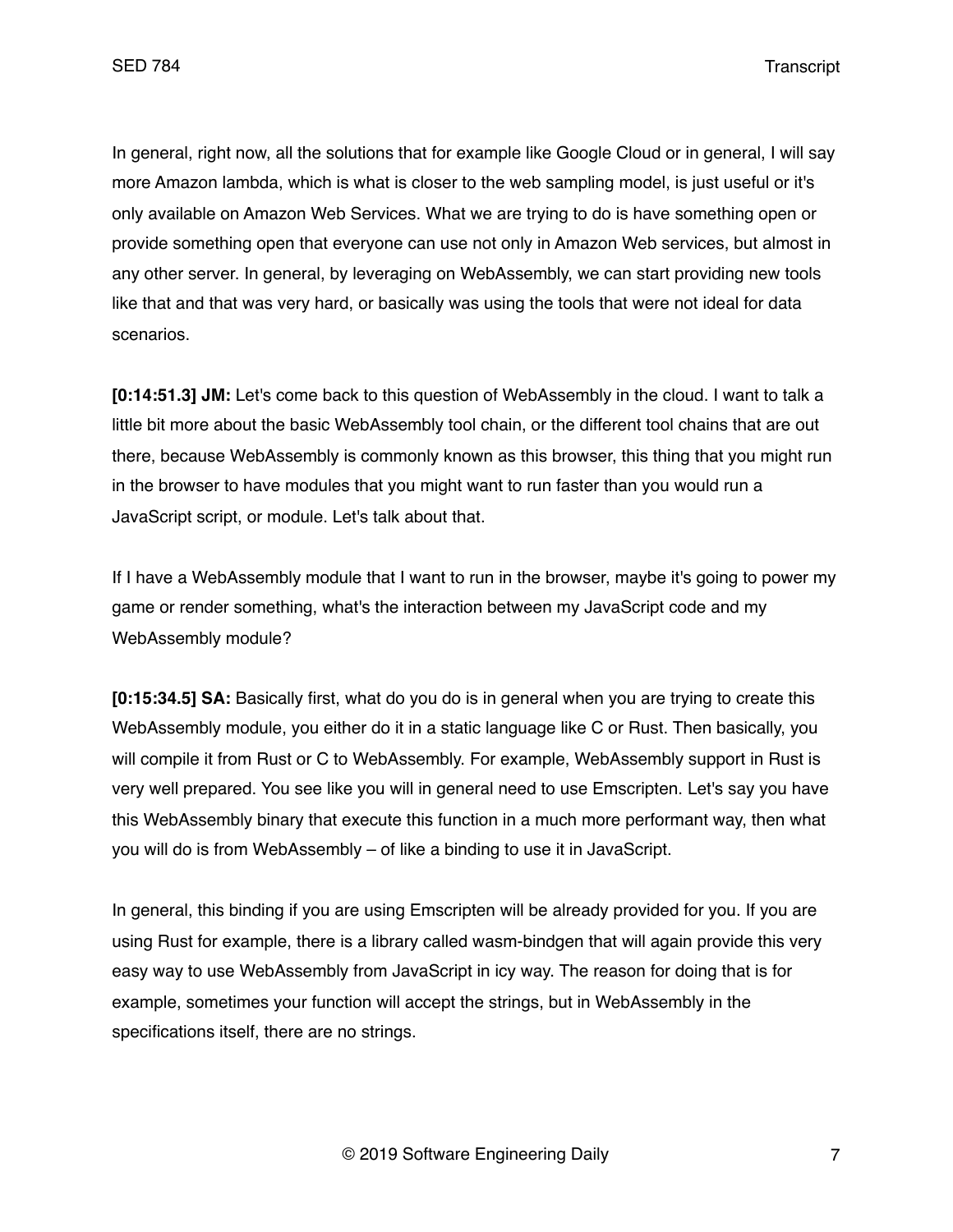Basically what you need to do is transform from this JavaScript string into bytes that WebAssembly can understand. In general for this binding, there are a lot of tools that provide us the help. When we want to use this function from JavaScript, what we will do is create a WebAssembly instance. This WebAssembly instance will have 13 functions exported from the WebAssembly module itself. Let's say we create a function in WebAssembly, which is just for having two numbers.

We will call this function sum. This sum function received two parameters, which are two integers. From JavaScript, we will create WebAssembly instance. Once we have that instance, we will say we will try to call the sum function in this instance and basically, we will retrieve the value. Sometimes in the case of integers, we can just use it directly. In the case of strings, we will need, or strings, or other structures, we will need to use some wrapping or transformation from WebAssembly types to JavaScript. Then we will just use it in JavaScript as normal. Is that clear enough to know basically how JavaScript interoperates with JavaScript?

**[0:17:46.5] JM:** Absolutely.

**[0:17:47.6] SA:** Yeah, with WebAssembly. Sorry.

**[0:17:48.5] JM:** Absolutely. Now let's describe how we would run WebAssembly in environments other than a JavaScript execution runtime.

**[0:17:57.1] SA:** Yeah. Basically until now, what we have been seeing is WebAssembly is mainly shipping browsers. This is awesome because it provides a way for executing files at native speed or params at native speed in the browser. That's something that is super exciting. However, there are a lot of other use cases of WebAssembly, especially outside of the browser.

One of these use cases is actually trying to bring WebAssembly server-side. Trying to think of the same thing that no JavaScript did for JavaScript. Actually in my company was where we are trying to do something similar, trying to bring WebAssembly to the server-side in a way that is actually very easy to use and at the same time that is not tied to a JavaScript runtime.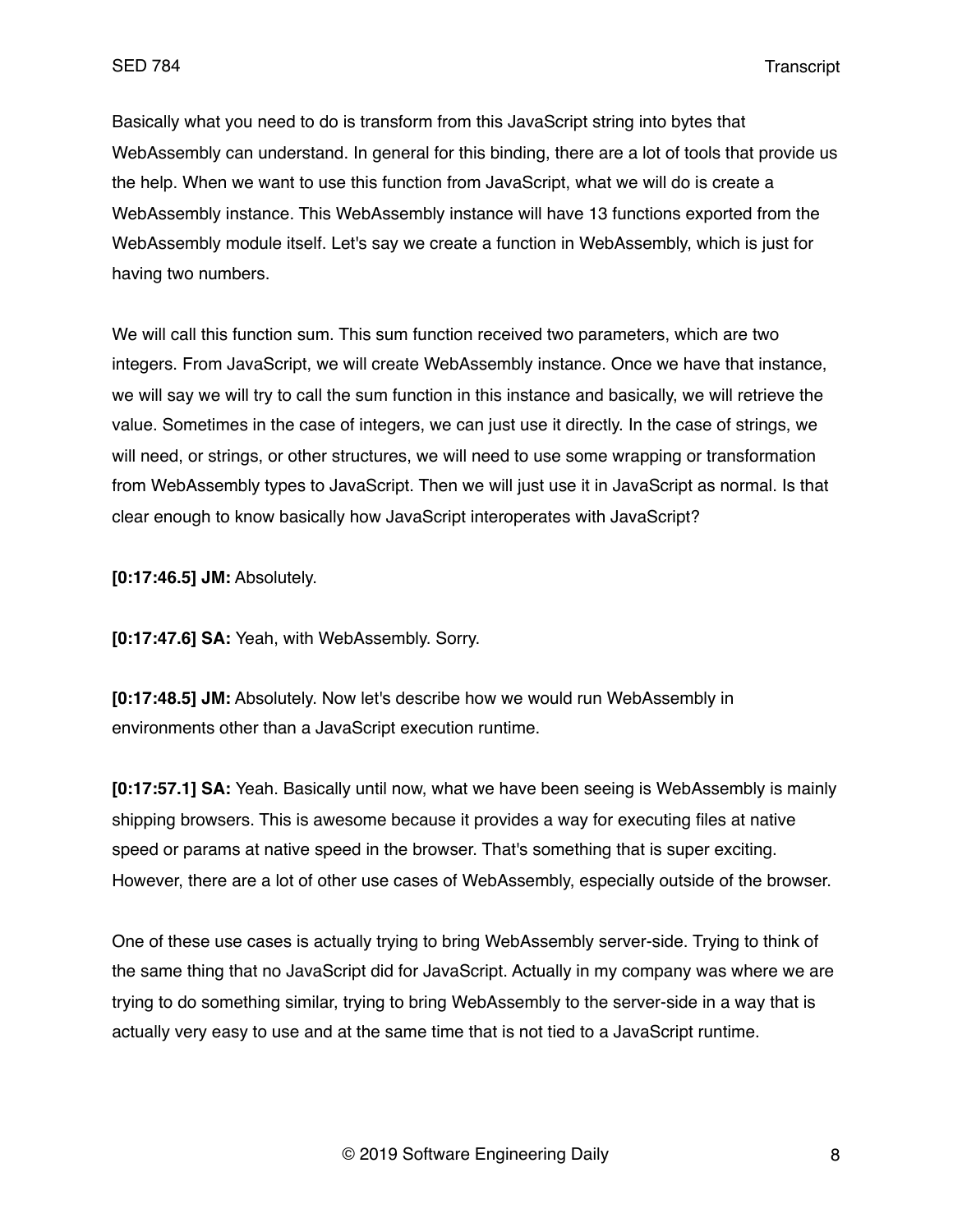Basically, the benefits of that is you will not need to run JavaScript runtime. You will not have any overhead from that. Second, you will be able to run WebAssembly not just from JavaScript, but also from Python, or from Rust, or from C, or for simple C++. When you start putting all these pieces of the puzzle together, you start seeing that WebAssembly can become this new standard for having libraries that are compatible in almost any environment, any language, any platform, any from desktop to mobile, from the browser to a server.

Basically, we will start seeing how libraries are just universal. We can create let's say a library in typescript that actually we can use it from Python. I think that's something super, super attractive. I can explain why if you want there, a little bit after.

**[0:19:41.1] JM:** I mean, I can why. For today, if you want to have let's say a set of tools for doing natural language processing in Python, if you have that set of tools in Python and you're writing an application in Rust, it's not necessarily straightforward to be able to interoperate between your Rust application and that Python NLP application. You're suggesting WebAssembly as a means to allowing that interoperability.

**[0:20:13.9] SA:** Completely. WebAssembly basically in there, what it will provide is a way to interoperate between languages very, very easily. Right now again, actually the example that you come into this is super accurate, because we have been seen companies that are they are Python shops and they are using rust, as well for the more critical path of their application. Basically, each time they need to use this Rust code from Python, it's a little bit of a pain and they have to compile it for the architectures where this module is going to be run. Basically, it's super painful. With WebAssembly, basically all these problems are solved.

### [SPONSOR MESSAGE]

**[0:21:03.9] JM:** DigitalOcean is a reliable, easy-to-use cloud provider. I've used DigitalOcean for years, whenever I want to get an application off the ground quickly. I've always loved the focus on user experience, the great documentation and the simple user interface. More and more people are finding out about DigitalOcean and realizing that DigitalOcean is perfect for their application workloads.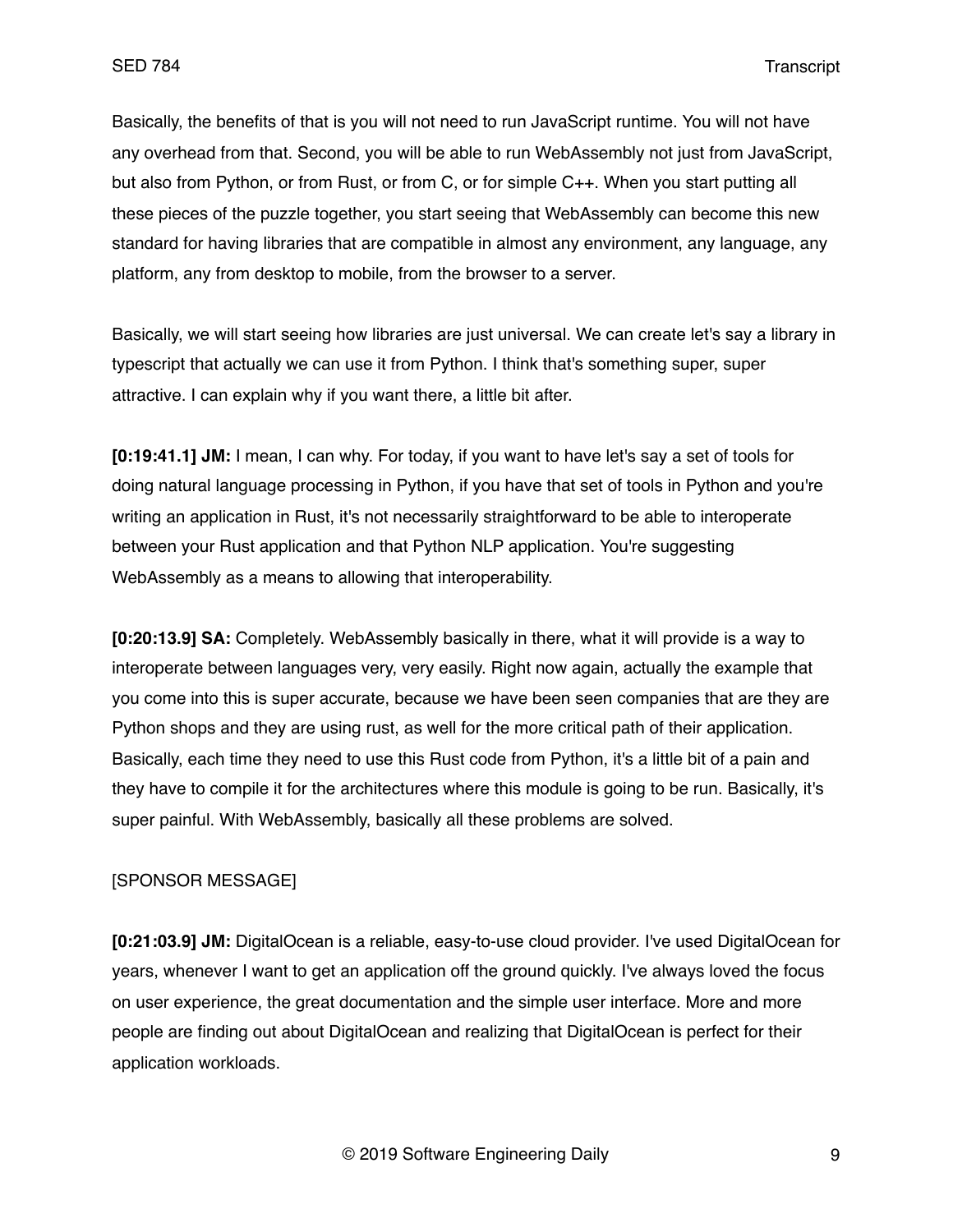This year, DigitalOcean is making that even easier with new node types. A \$15 flexible droplet that can mix and match different configurations of CPU and RAM to get the perfect amount of resources for your application. There are also CPU-optimized droplets perfect for highly active frontend servers, or CICD workloads.

Running on the cloud can get expensive, which is why DigitalOcean makes it easy to choose the right size instance. The prices on standard instances have gone down too. You can check out all their new deals by going to do.co/sedaily. As a bonus to our listeners, you will get a \$100 in credit to use over 60 days. That's a lot of money to experiment with.

You can make a \$100 go pretty far on DigitalOcean. You can use the credit for hosting, or infrastructure and that includes load balancers, object storage, DigitalOcean spaces is a great new product that provides object storage, and of course computation. Get your free \$100 credit at do.co/sedaily. Thanks to DigitalOcean for being a sponsor.

The co-founder of DigitalOcean Moisey Uretsky was one of the first people I interviewed and his interview was really inspirational for me, so I've always thought of DigitalOcean as a pretty inspirational company. Thank you, DigitalOcean.

# [INTERVIEW CONTINUED]

**[0:23:11.3] JM:** Let's talk about the current state of affairs. If I want to have my Rust application access a Python NLP application, there are ways for me to do that. What would I be doing and what would be wrong with that?

**[0:23:27.2] SA:** I mean, right now if you are actually trying to run Python from Rust, you can completely – there are ways we can make it work, but at the end it's not very easy. Actually, I will put it in reverse. If you want to use Rust from Python, again it's something that you can completely do, but first you have to worry about having the rust tool chain whenever you're using this Rust code, then you need to make sure the bridge between the web – between Rust and Python is well done, there are no memory issues in between. Basically, all this process is super painful for the developer. It's basically not ideal.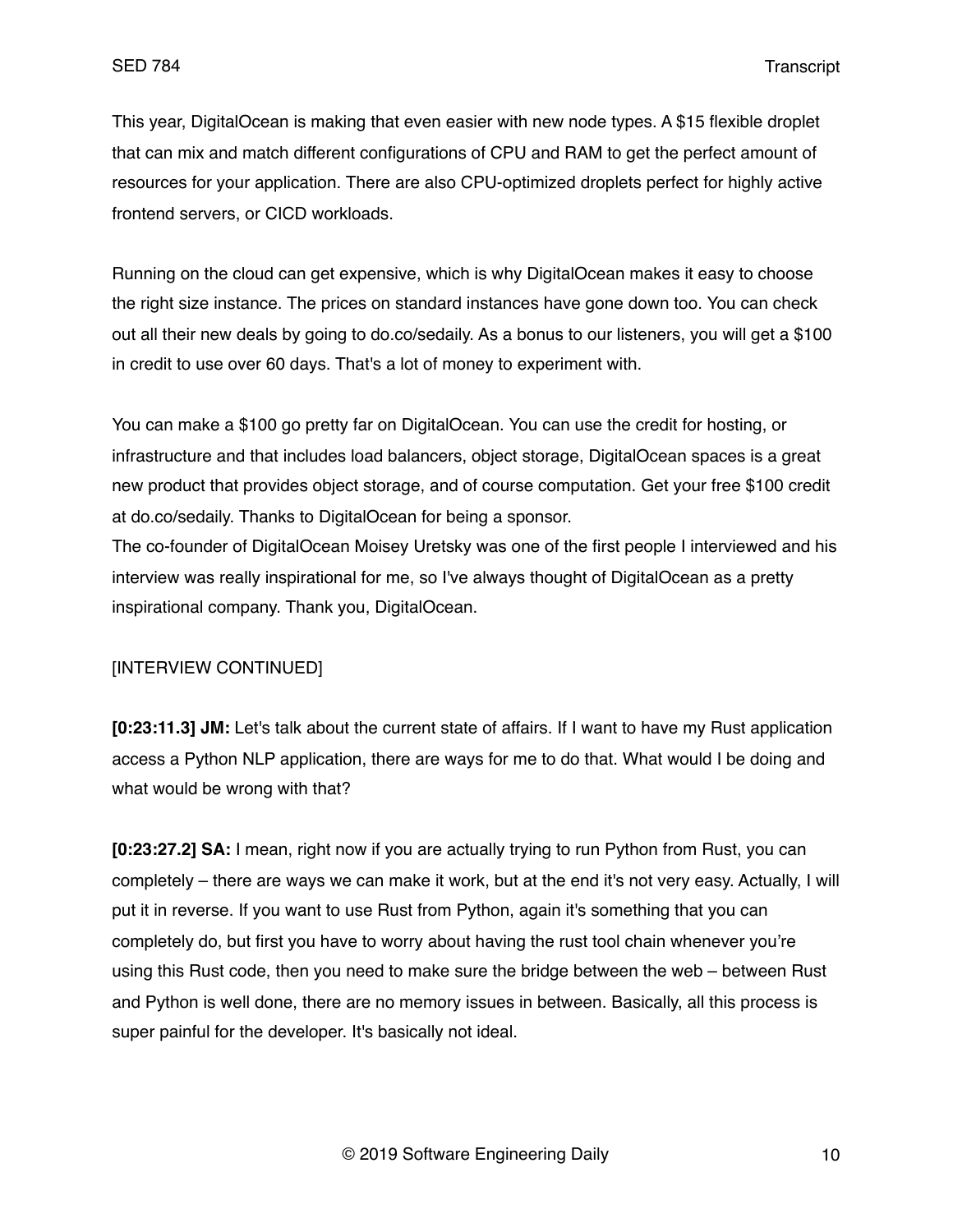What we think will be ideal is having some universal binary for each of these libraries that we can use not just from Python, but from any other language and we can interoperate easily. You can think into having – once we transform this library to WebAssembly, it should be super easy to use in one or other language without actually carrying out how to do the bridges between these two.

**[0:24:33.5] JM:** Of course. That sounds wonderful to everybody. One difference between different languages is different languages have different runtimes. Some of those runtimes have managed memory systems with garbage collection. Some of them have self-managed memory like with C. Let's just take a step back, how is WebAssembly allowing us to have a consistent runtime for these different languages when some of them are garbage collected and some of them are not?

**[0:25:04.5] SA:** Basically, first regarding garbage collection. Right now, for example Rust projects when we ship or when we transform these or compile these Rust modules to WebAssembly, in general we ship the garbage collector and collection inside of the WebAssembly itself.

Apart from that, from the WebAssembly specification, there are people working on having a Rust collector inside of WebAssembly or bundle into WebAssembly itself. Basically right now when we compile it, the garbage collector will be actually also bundled. The way it will interoperate at least for now is each of these languages will have their own garbage collector. As of right now and there will be not a unified way of collecting garbage for these different languages.

Actually, one thing that we are researching to Wasmer is how we can improve all these strategies to make it much easier and much more performant to do this intercommunication.

**[0:26:05.4] JM:** If I'm shipping a garbage collector in my WebAssembly binary, why is that more performant or more convenient than just having my Python program run normally and interoperating with my other programs?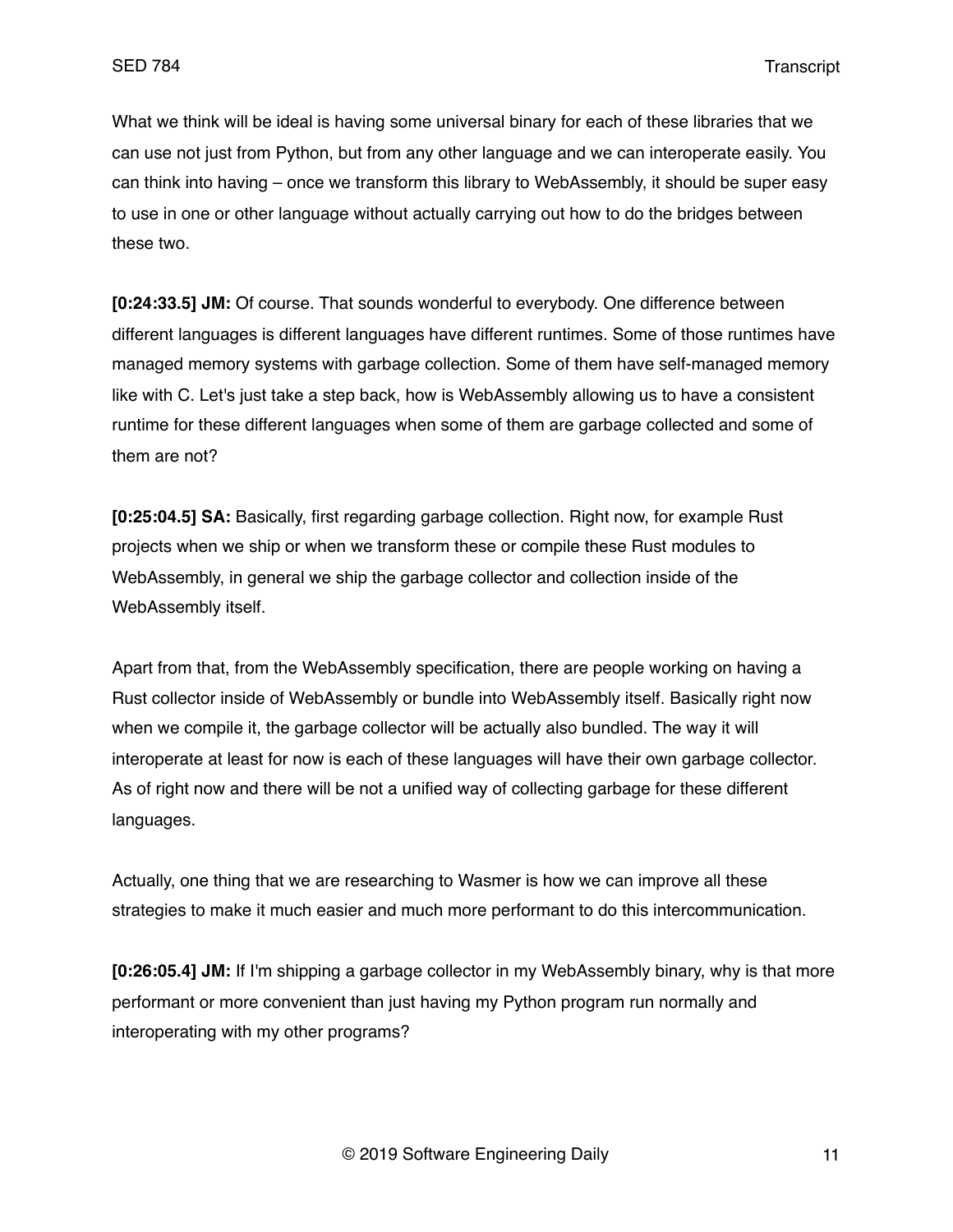**[0:26:22.9] SA:** I mean, the main advantage that I will say is that the developer experience when you have to interoperate with other languages right now is not ideal. With WebAssembly, what you do is having [inaudible 0:26:34.4] basically ship your library to WebAssembly. It will be super easy to be used in any other language in a very easy and common way across any other language. I will say that's the main advantage of using WebAssembly there. It's not regarding performance. You will actually get almost the same performance, even a little bit worse if you are using WebAssembly, maybe 5%, or 10% of decrease in performance. What you will gain is much better developer experience for using these libraries.

Let me actually put a very concrete example. Before starting Wasmer, I did work on a graphical framework for Python that was actually a part of the JavaScript implementation. Basically, there was the main reference implementation of GraphQL, which was made by Facebook. Each time the reference implementation was changing in JavaScript, I have to basically backport all the changes into Python. This process was super, super, super painful. Why? Because in general, I don't want to embed a JavaScript runtime in my Python applications, and almost no one wants to do that, because they have other implications.

Basically, what I believe or why I actually started Wasmer is because I tried to make a library that will be universal and could be used not just in JavaScript, but also in Python in a way that I don't need to rewrite all these things natively for that language.

**[0:28:07.1] JM:** What you're saying is the main thing that we're getting out of WebAssembly from this point of view from this conversation is developer experience. You are boiling down a large tool chain into a single executable binary. That binary is a WebAssembly module.

**[0:28:25.6] SA:** Yes. That's completely right. Then you have a lot of convenience for using it. If you want to even ship this module to the browser and use it is in very performant way, you could. If you want to run it server-side, you could. If you want to run it, like let's say you create that module, which is I don't know, just trying to detect the faces from my image and you do it in Rust.

Basically, what you will do is you compile this Rust code to WebAssembly and ideally, you would be able to use it from Python easily, you will be able to use it from JavaScript easily, or you will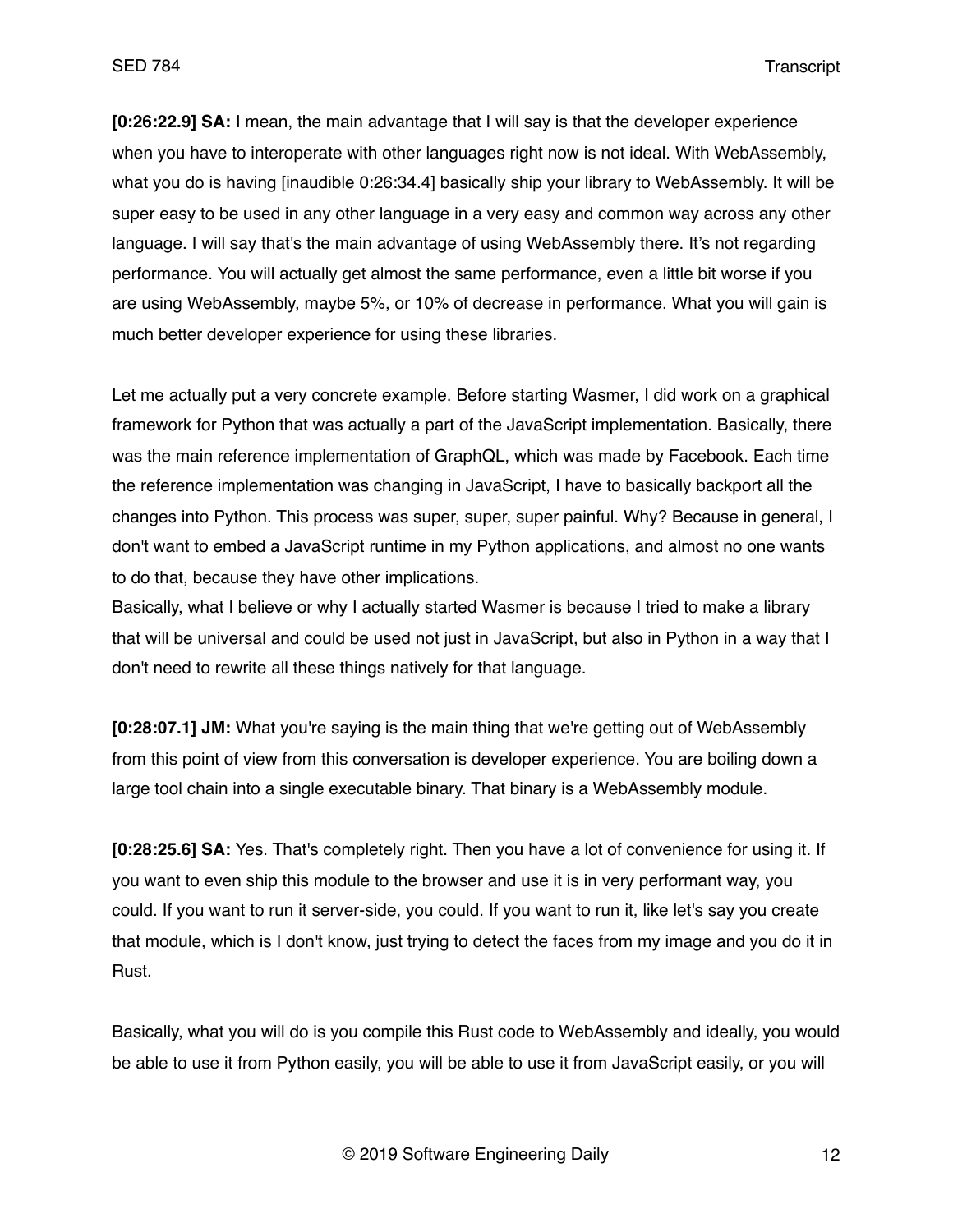be able to use the from Go easily as well. Basically, the goal is to provide only one byte code binary that can be used across any other language very, very easily.

**[0:29:11.9] JM:** Just to revisit the container discussion earlier, containers give us this nice abstraction for working with a complex application that has been bundled into a container, or if we were looking at from the Kubernetes point of view, maybe we would say a pod which can contain multiple containers and have this bundling abstraction. Why do we need WebAssembly? Just to revisit that discussion of the containers.

**[0:29:36.0] SA:** Why we need the WebAssembly, first when you are using container, the startup time is not very good. In general, it can be I don't know, in the order of seconds, or at least more than 700 milliseconds. Basically when you have this very long startup time, the way that you have to figure out how to make it work with on-premise computing, it becomes super, super challenging.

First regarding Docker versus WebAssembly, Docker the container images include operating system inside and the containers itself are very heavy, both for a startup time for container size. With WebAssembly, both the time becomes rather than in the order of seconds becomes on the order of milliseconds. Second, the application size decreases from a few hundred megabytes to few megabytes. At the end, it's much easier to distribute and use.

**[0:30:30.9] JM:** Got it. Now before we talk about what you're doing at Wasmer, I want to talk about the bundling tool chain and the usage tool chain for Rust, because as you discussed earlier your vision with Wasmer is to make it easy for all kinds of languages to compile down to wasm and be used with wasm. We already have a tool chain for Rust that can be used. Why is the tool chain to Rust so specific? Why isn't that rust tool chain usable for any language?

**[0:31:07.0] SA:** Basically, this tool chain is very adapted into how Rust is made, or how Rust works. The way this tool chain is specific, I think you're talking about wasm-bindgen, which is very – I mean, first there are two integrations of for being able to use WebAssembly in Rust. One is having a target of WebAssembly into a language. Basically, because of Rust in general uses LLVM under the hood; this is very easy to convert from LLVM to WebAssembly. This the first step, how you are generating the WebAssembly from file from Rust.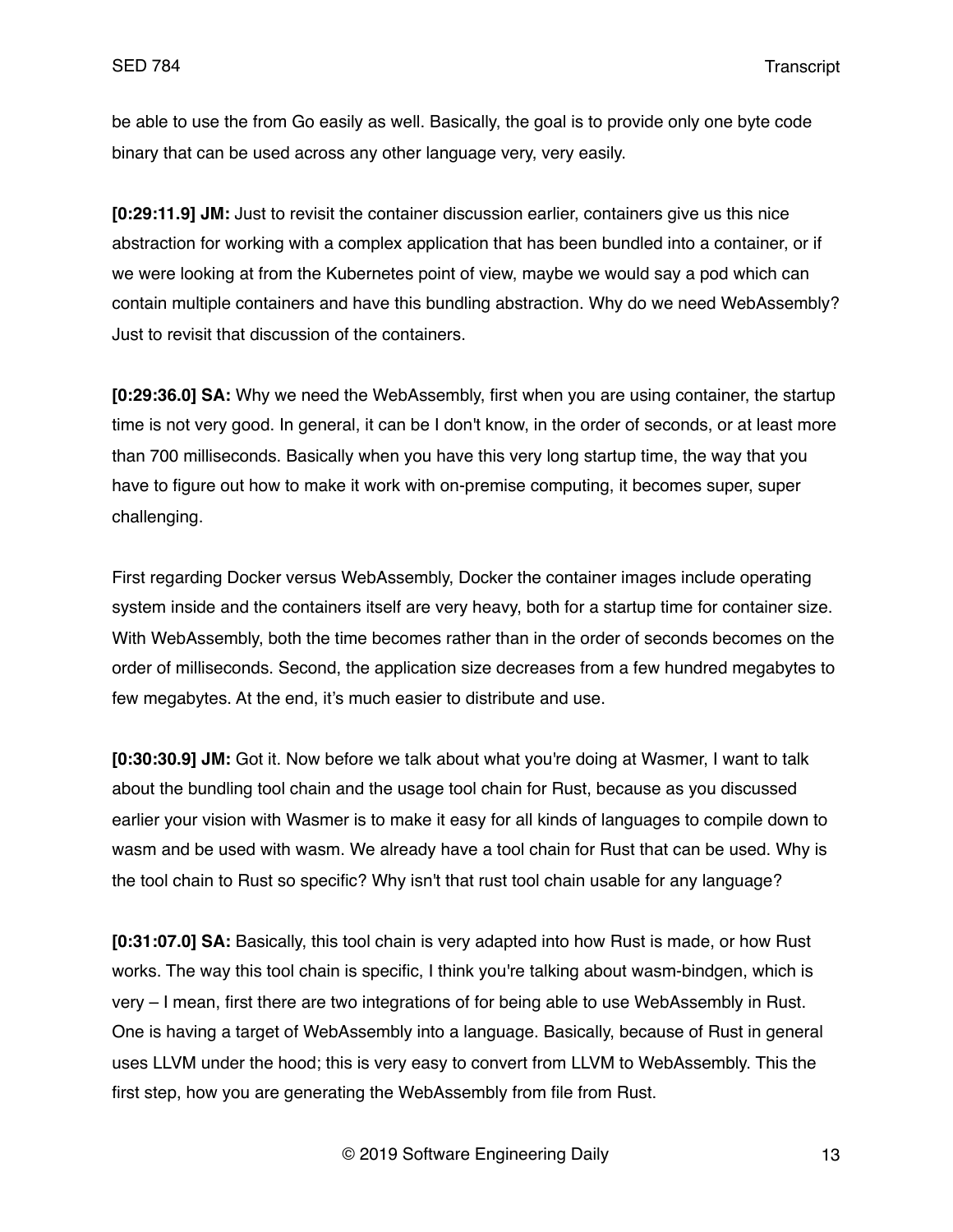This is actually like – this is how you're generating this – you have to be done for certain – for each of the ways that we – or each of the languages that we use. For Rust, it's targeting to WebAssembly is already bundled into the language. For C, we need to use a side project, such as Emscripten to do it.

Right now, for example for Go, they are trying to have also a way for converting, or for targeting Go, or for targeting WebAssembly in your Go application, so basically you can compile from Go WebAssembly. This first step basically have to be – is very tight – have a very tight integration with the language itself. You cannot create something that actually will work for everyone, a part of the LLVM to work assembly transformation.

On this first side, basically each language needs to provide a way to target WebAssembly and this is the first step. Then the second step is how we can actually make the usage of WebAssembly from this language very easy. In the case of Rust, basically we have the library wasm-bindgen, which is a great library and it help us basically to operate with other structs that are not just integers very easily from the host language that is calling WebAssembly.

In the cases of basically for Python, we will need to create other of wrapper on top of WebAssembly to make very easy to interoperate with it. Basically, from each of these languages you need to do a small transformation from WebAssembly types to the language types. Also these transformations are super tied into the language that we are using, because sometimes for Python, if we want to use a big int, the way they're like – this big int is implemented in Python is very different than maybe the one that we are using in Rust, or we can be used in other language or targets to WebAssembly.

**[0:33:45.8] JM:** If I understand correctly, Rust compiles down to the LLVM intermediate representation. That intermediate representation can be translated into WebAssembly and that translation work has been done by different teams that work on WebAssembly. If you wanted to do this with Python, Python doesn't compile down to the LLVM intermediate representation. I think Python compiles down to some different bytecode version. Then so we would have to write some translation system to get the Python bytecode into the WebAssembly structures.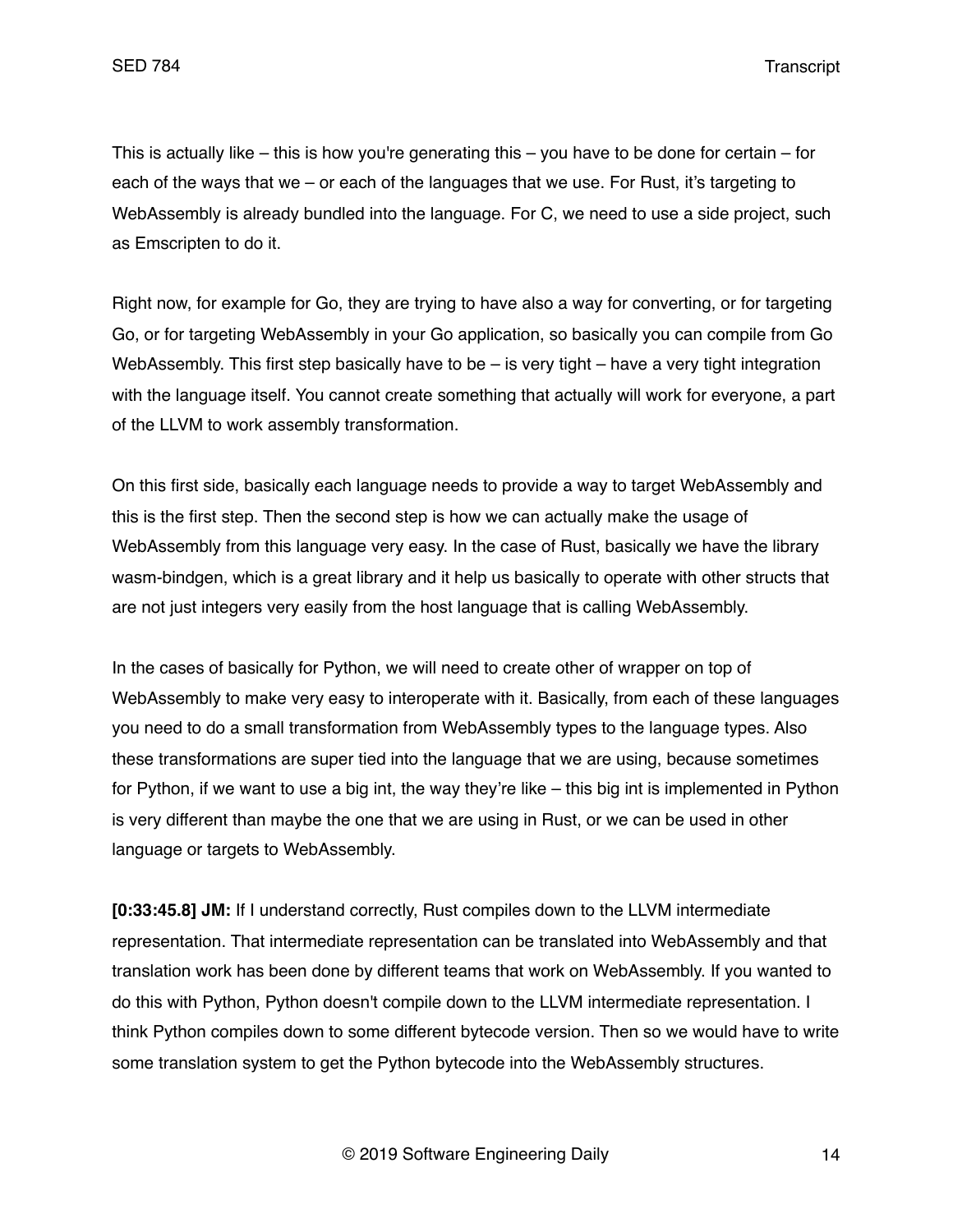**[0:34:29.3] SA:** For example, right now in Python does, because python is a very dynamic language. It's going to be very hard to transform this Python code into WebAssembly, or into something that is static. In general, the strategies that people follow, there is do actually port the whole Python runtime, or the Python built on machine into WebAssembly. Basically, you have a interpreter of Python in WebAssembly, but this interpreter is not compile.

However in the case of Python, there is a project super curious called Nuitka that this actually it transforms the Python code into C code. Basically in general, we can gather like increase the performance to from five to 10X. Basically, once you have this Python code converted to C, then just because the C code is completely static and can be compiled to WebAssembly easily, then you can have a static and very performant Python to WebAssembly-like file. In general, what people – the approaches that people take is just porting or using the whole interpreter.

**[0:35:36.6] JM:** Okay. Well, let's get into your solutions. In order to get into your solutions, we need to talk about a term called ABI, which is application binary interface. What is an application binary interface?

**[0:35:50.4] SA:** Basically, each time we have a program that – or we compile a program, this program in general is trying to open files in your file system, or open sockets, or things like that. Basically, each time we compile a C file, this C file the way it operates with the whole system, let's say with your operating system is through a set of API calls between your application and the operating system. Until now, there has been interface, especially for unique that this is like – or ABI interface that is very used called POSIX ABI. This POSIX ABI you can think of a set of APIs or function calls, that basically allow us to interoperate with the operating system, in the sense of we want to open a file, or we want to open a socket, or we want to delete a file.

Basically, this set of API calls is called a ABI. It's called ABI, because we don't ship this logic into the application itself. We just assure the bindings are going to be there when we call the application. This application says like, "Oh, I want to open a file." This open a file is just a link to the open file function for example in your operating system. These set of API calls for interoperating with your operating system, or with another binary application is called ABI.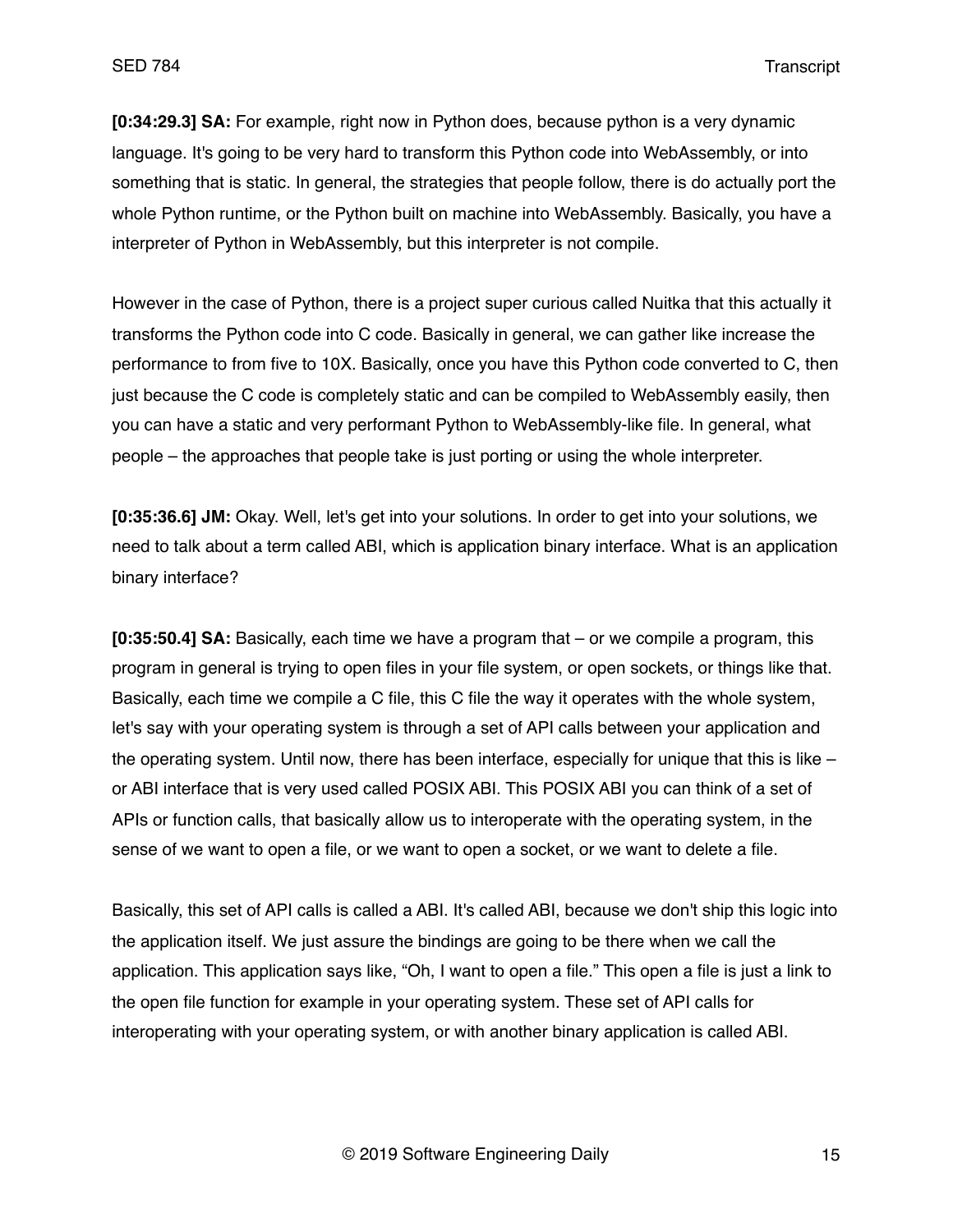**[0:37:15.0] JM:** There's also a term called POSIX. P-O-S-I-X. People listening have probably seen this term but they may not know what it means. What is POSIX?

**[0:37:24.1] SA:** POSIX is basically the interface that is commonly used for interacting with your operating system in Unix-like environment. This is basically like – this is very commonly used basically from people that are using Mac, Mac OS, or people that are using Ubuntu, basically like all the applications that are compiled to Unix-like systems, they are shipping with POSIX ABI. That's basically – that's the reason in general, these binary applications cannot be used in Windows for example. Because Windows in general doesn't – you have to do other tricks to make them work there basically.

**[0:38:06.8] JM:** The ABI will be making calls over the POSIX interface to make – is it a syscall, syscalls on the computer?

**[0:38:16.3] SA:** Yes. Basically, POSIX itself is an API. It's just a set of functions that we can call from our binary application. These set of functions are syscalls that in general, interact with our operating system and let us open files, or do whatever things that we need in the low-level stuff.

**[0:38:37.9] JM:** What kinds of applications need to make syscalls? Is it every application?

**[0:38:41.9] SA:** In general, for example if you have a application that is trying to, I don't know, open an image and render it, in general you will need a way to open this file and read this content. For example, for that you will need to interact with a read syscall.

**[0:38:59.5] JM:** This is basically every application. If I have a text editor, the text editor needs to open files, it needs to save files. If I have Slack, then certainly I'm opening files, I'm opening images, I'm interacting with the network and all of these things are going to require syscalls.

**[0:39:16.9] SA:** In the case of Slack, for example, Slack ships a electron-like application, Slack run Chromium under the hood. Basically some of these syscalls sometimes are being used not really, but in other wrapper, so sometimes through JavaScript, or through other interfaces. Yeah, each time we are opening a file, or accessing to network, or opening that port for a server, we are interacting with a syscall under the hood.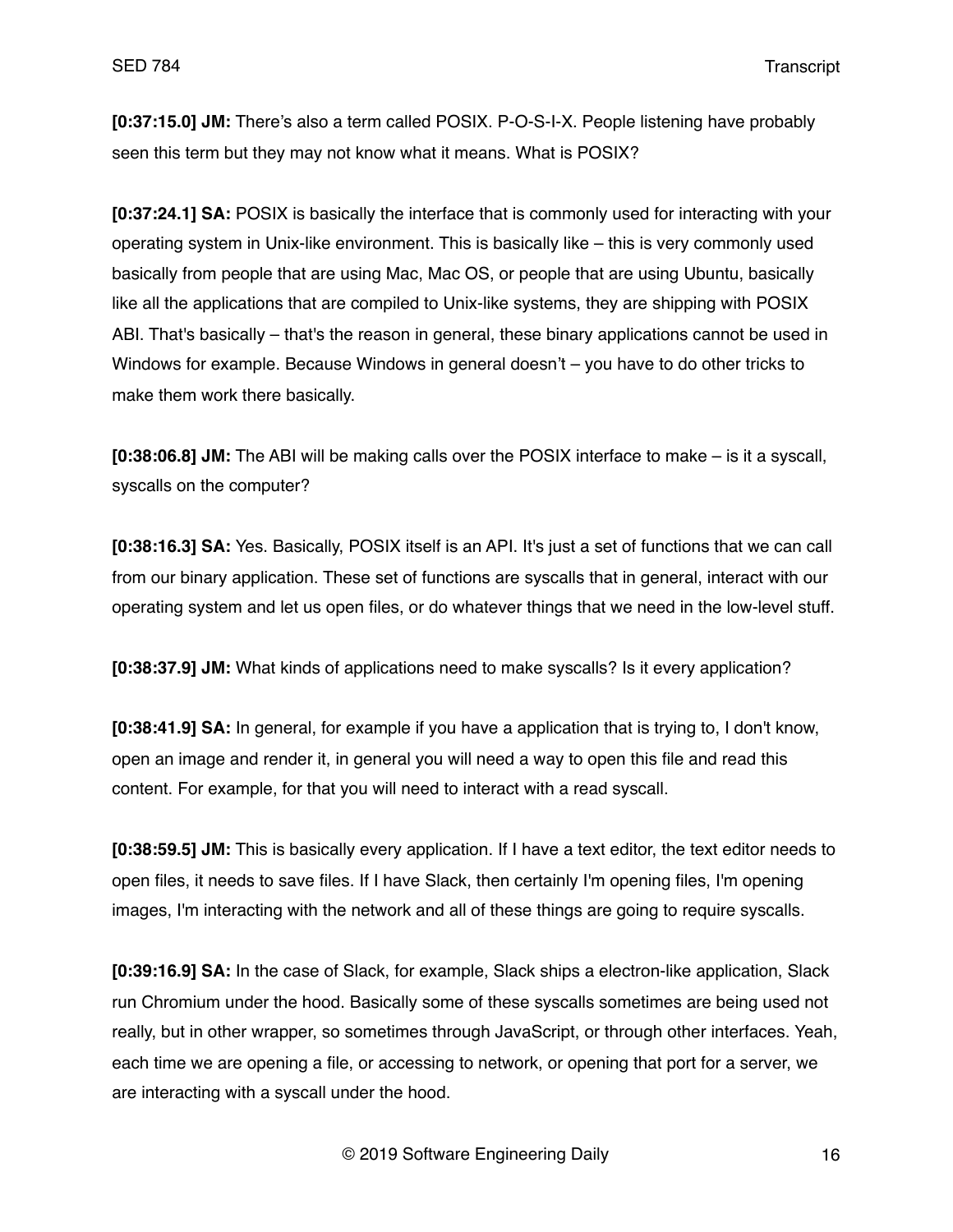**[0:39:45.9] JM:** How does a WebAssembly module make syscalls?

**[0:39:49.9] SA:** Basically right now, there is not a universal way of doing. There is one project, like basically the first project that was actually been able to generate first JavaScript files, ASM JavaScript file from LLVM and second to generate a WebAssembly files, this project called Emscripten ship with POSIX ABI and it make it available in the browser.

Basically, it define a set of syscalls that are going to be available. Let's say, read a file, or open a file, or close a file, or open in a socket. Basically Emscripten define all this set of ABI calls that are going to be available and make basically a POSIX-like ABI for WebAssembly. However, this is just for projects, or that we have that are compiled to WebAssembly using Emscripten.

However for example, when you use Rust and you want to open a file, there is no standard way of doing it. Basically when you compile this Rust file to WebAssembly, there is no – a set of ABI calls that will be automatically provided. First with Emscripten, there was a set of ABI calls just imitating the POSIX ABI for interacting with the operating system. Emscripten approach was only available for C and C++ projects. For other projects that are targeting WebAssembly, there is no defined set of ABI calls that are basically like they use.

What I think will happen ideally is all companies and all the different languages targeting all the same ABI. That means when you compile a Rust file to WebAssembly, or when you compile a Go file to WebAssembly, or when you compile a C or C++ file to WebAssembly, these ABI calls remain consistent within all these three different WebAssembly files. That means the way for reading a file is exactly the same, is a function that receives the same arguments and outputs the same return type. They're opening a socket is exactly is also a function that is consistent across, can have all these different languages, rather than Go creating their own set of ABI calls, or Rust creating their own set for ABI calls for opening a file, or opening a socket.

Basically, one thing that need to happen is standardize the way the ABI calls are billed for WebAssembly. An interesting thing is actually building this set of ABI calls in a way that actually can make our WebAssembly files work in a lot of different scenarios. One is running in the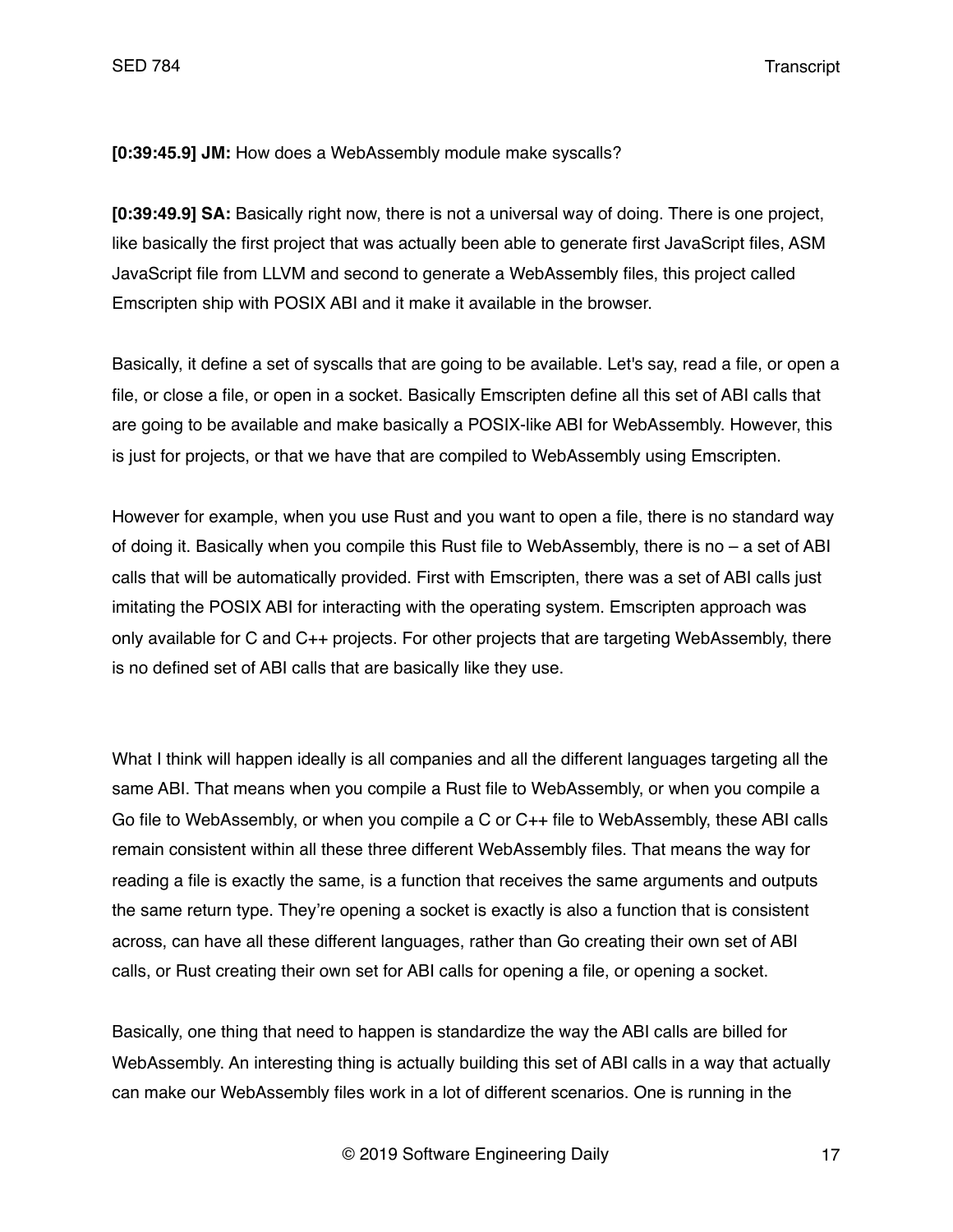browser. They might be running the server. They might be running in forms. Basically, there are a lot of use cases that will be ideal to define a standard ABI for WebAssembly.

If you want to dig deeper into how Emscripten does it is when we have a C or C++ project that's compiled to WebAssembly, we basically generate this WebAssembly bytecode and these WebAssembly bytecode interoperate with a host through certain set of syscalls. In the case of Emscripten, they emulated the POSIX ABI in JavaScript itself. When you try to open a file and they just – they create a fake wrapper in JavaScript that try to emulate the same API, or the same responses, which is super funny.

For example, when you – in Emscripten when you have a C and C++ project compiled to WebAssembly using Emscripten, and this project for whatever reason is opening a socket in your computer or is trying to read from a socket, in the case of Emscripten, the wrapper that they created is using rather on sockets, is using web sockets under the hood. Basically, it created or it emulated all these set of ABI calls in JavaScript in a way that plays nicely, or the WebAssembly file receives what it expected to receive for when it calls this syscalls.

#### [SPONSOR MESSAGE]

**[0:44:03.9] JM:** GoCD is a continuous delivery tool created by ThoughtWorks. It's open source, it's free to use and GoCD has all the features that you need for continuous delivery. You can model your deployment pipelines without installing any plugins. You can use the value stream map to visualize your end-to-end workflow. If you use Kubernetes, GoCD is a natural fit to add continuous delivery to your cloud native project.

With GoCD on Kubernetes, you define your build workflow, you let GoCD provision and scale your infrastructure on the fly and GoCD agents use Kubernetes to scale as needed. Check out gocd.org/sedaily and learn how you can get started. GoCD was built with the learnings of the ThoughtWorks engineering team, and they have talked in such detail building the product in previous episodes of Software Engineering Daily. ThoughtWorks was very early to the continuous delivery trend and they know about continuous delivery as much as almost anybody in the industry.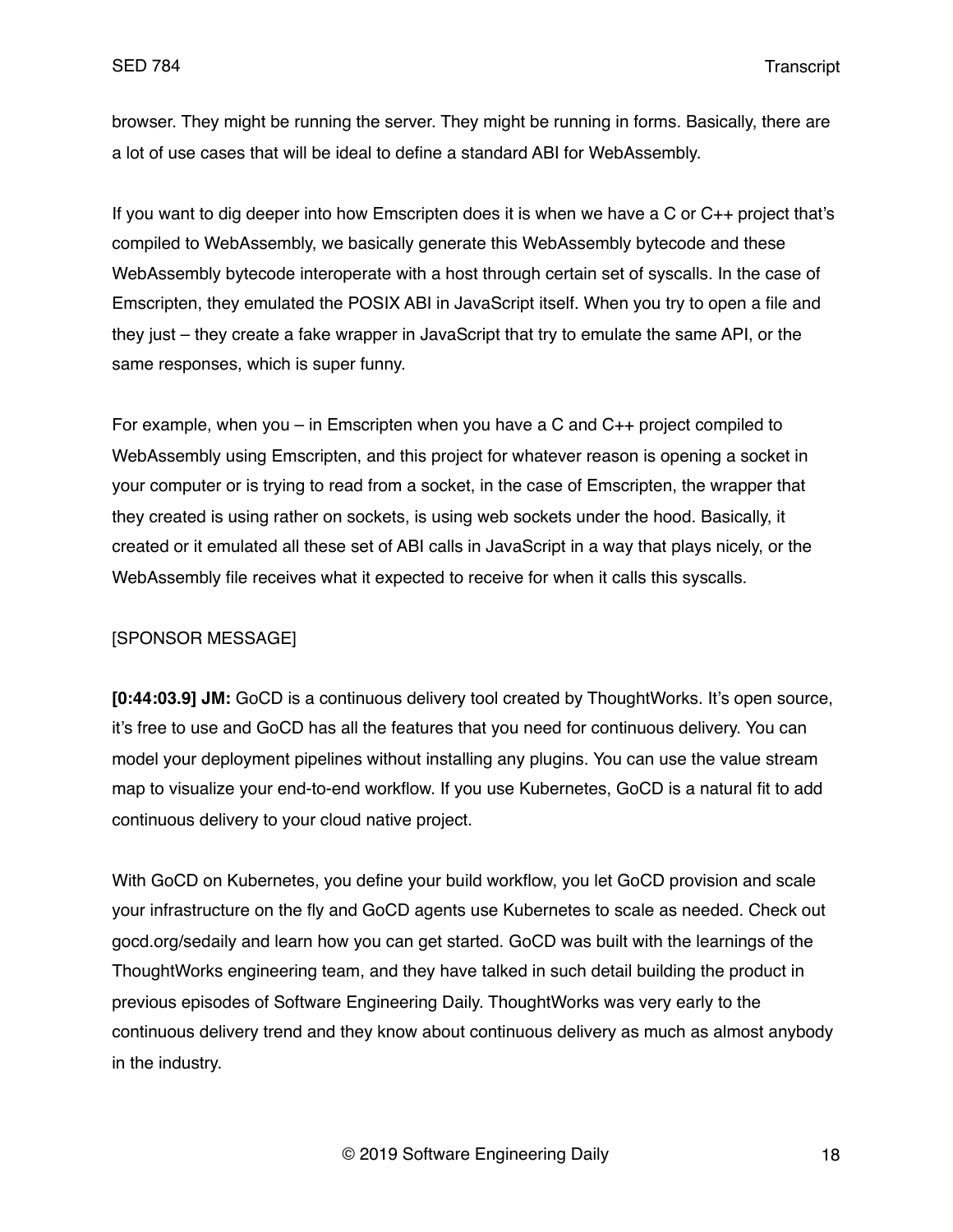It's great to always see continued progress on GoCD with new features, like Kubernetes integrations, so you know that you're investing in a continuous delivery tool that is built for the long-term. You can check it out for yourself at gocd.org/sedaily.

### [INTERVIEW CONTINUED]

**[0:45:34.0] JM:** Your vision for making WebAssembly modules interoperable involves this application binary interface. Is that in contrast to the tool chain that has been built with Rust? Are these disjoint strategies, or do we need both of these things?

**[0:45:55.6] SA:** Regarding defining a common set of ABI calls, I think it's just we need a little bit more time off from the industry to basically between Rust, Go, C and C++ basically defining a uniform set of syscalls, like a uniform ABI and on such that define, this should be super easy to interoperate in certain ways, or making sure these WebAssembly binaries were run.

**[0:46:20.2] JM:** Sorry to interrupt you, but why does it need to be consistent – I want an ABI for my Rust application, for my rust WebAssembly modules to interact with my system. I want an ABI for my Python applications to interact with my system, but why did those need to be the same thing? Can't my Rust applications just interact with the system and then Python interacts with the system and both those are fine, why does it need to be consistent?

**[0:46:45.4] SA:** Yeah. It des makes things much easier for first – the persons that are running the runtime and second, for whoever is running it. Let's say for whatever reason in each of the browsers, the API they ship for using JavaScript, or for creating an array is different. Just because of the fact that you want to target one, or the other browser, it will be very painful that the way your code is written, it's only adaptable for one scenario. Ideally, it will be all the browsers, they want to decide what is a good API for using, or for creating an array, for example. Then let everyone use this exact API. It's possible to create different ABIs for completely different context. In general, if the context is the same, I think it's very good for the industry to push for a standard there.

**[0:47:40.1] JM:** Got it. Is that because on this host machine, let's say I had a WebAssembly module that's written in Python and a WebAssembly module that's written in Rust. If they were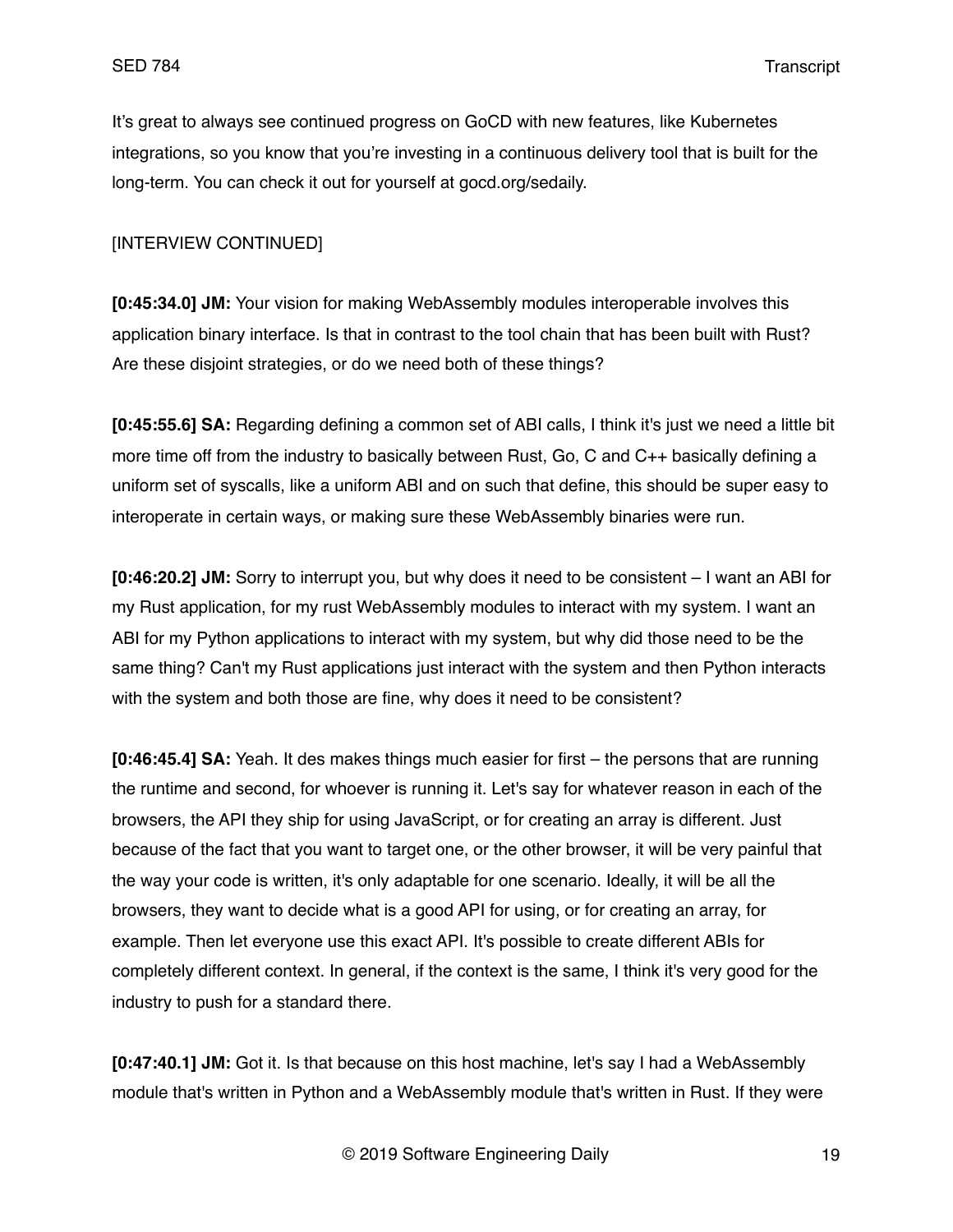using the same application binary interface, then the underlying system only needs to know how to interpret one of those interfaces. If it were two interfaces, then my computer would need to know how to interpret both of those interfaces.

**[0:48:07.7] SA:** Yeah, they're completely right. At the end, that's a little bit more painful. It's possible. At the end, all is possible. If you want to implement 20 different ABI sets, you could be able to do it. Ideally, when the context is the same, I think that we should push for standards.

**[0:48:26.4] JM:** Why is it so important? It's not that difficult to be able to run 20 different languages on my machine. Why is it so important to be able to have a consistent ABI?

**[0:48:37.6] SA:** Basically, the importance of that is because we can make sure your application runs in places where you have haven't thought of, or maybe it will come later on in the line. Let's say you create, I don't know, an application that is high-image viewer that opens an image. Ideally, where we would like to be is in a place where this application can be run in the browser. Not just in the browser. Can be run server-side, or can be run in a desktop, or can be run in a phone application, or in a phone itself. Ideally, when we have this nice abstractions, we can then let your code to be used in places where initially we haven't planned on. That might be super useful to be on.

**[0:49:22.0] JM:** Wait. Why does the consistency of an ABI have anything to do with where this application is going to run?

**[0:49:30.0] SA:** Basically, the consistency of the ABI let us target systems, where basically let's think of we are treating a custom – we define everyone a standard ABI interoperating from WebAssembly with the host system. If we are able to do it in a very proper way, we are able basically – all the industry, like the sides and to what's a good ABI system. Then once you compile your application to WebAssembly, then this application can be run in a runtime that is on the server, or it can be run in a runtime that is on the phone without actually having to go to a runtime and implement the ABIs all again. Basically, I think it offers the advantages regarding consistency and usage. I'm not sure if this clarifies completely your question.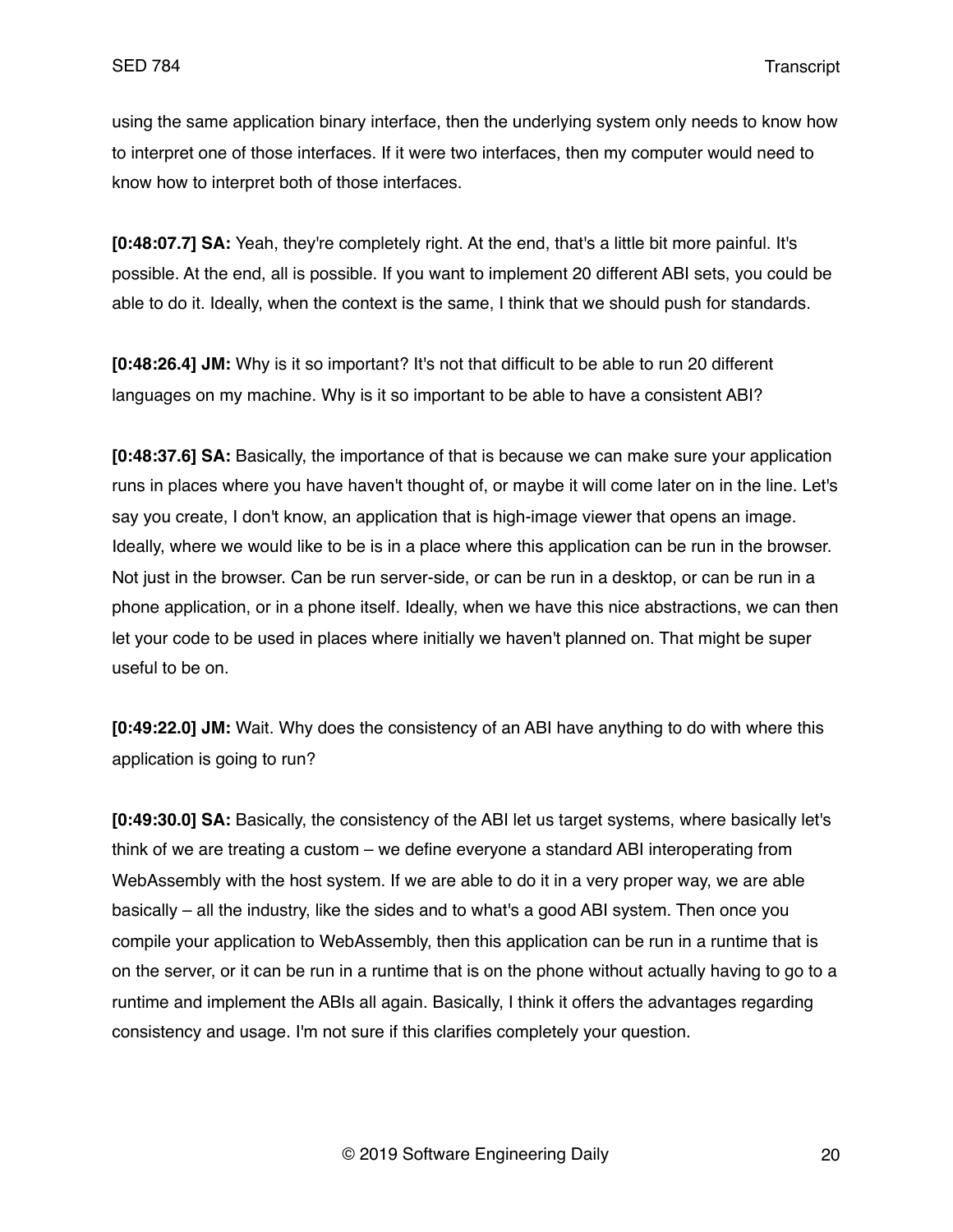**[0:50:20.7] JM:** Well, what I'm pushing back against is the question of resource consumption. Maybe I don't know about the resource consumption too much, but if I wanted to run a Rust application and a Python application on my phone and I needed two different ways of interpreting their respective application binary interfaces, yeah, that's going to take some extra resources, but is it really that much more to run a Python runtime in addition to a Rust runtime?

**[0:50:49.6] SA:** No. I mean, I will not say it's regarding more. What I mean is a little bit ideal. If we define like a – is more ideal. If we define something that everyone agrees on, rather on creating custom things for doing the same thing, like custom APIs for doing the same thing. Basically, if the industry can decide into what's the ideal way of reading files and everyone, we can define what's a good way, then we don't need two different function calls that are doing exactly the same.

It's basically like when the context is the same, I think it is to define a standard. Let's say for example in the case of we want to ship or user WebAssembly and Internet of Things devices, maybe there are various other set of ABI calls that we need to consider. Basically is because the context is completely different. In the case of the functions, or what we expect from doing from a function is the same, across platforms I think pushing for a standard is the obvious approach.

**[0:51:48.4] JM:** If you contrast an Internet of Things device like my toaster, if I want to deploy applications to my toaster, versus deploying applications to a server, I can certainly see how the quantity of resources would be available, would be different in the toaster versus the server sitting in a data center. Would the syscalls be different? Wouldn't the syscalls for making a file and reading a file and reading an image, wouldn't those basically be the same?

**[0:52:16.9] SA:** Yeah. I mean, probably in the general case, I will say yes. I think in some other cases, there might be some special usages from my ABI, basically you might need to divert. In general, I think the set of syscalls that you go using in your binary application should be consistent and should be in general the same. In general, I'm pushing forward towards consistency on the industry for WebAssembly and how to create our ABI in WebAssembly, or what is the proper ABI for WebAssembly.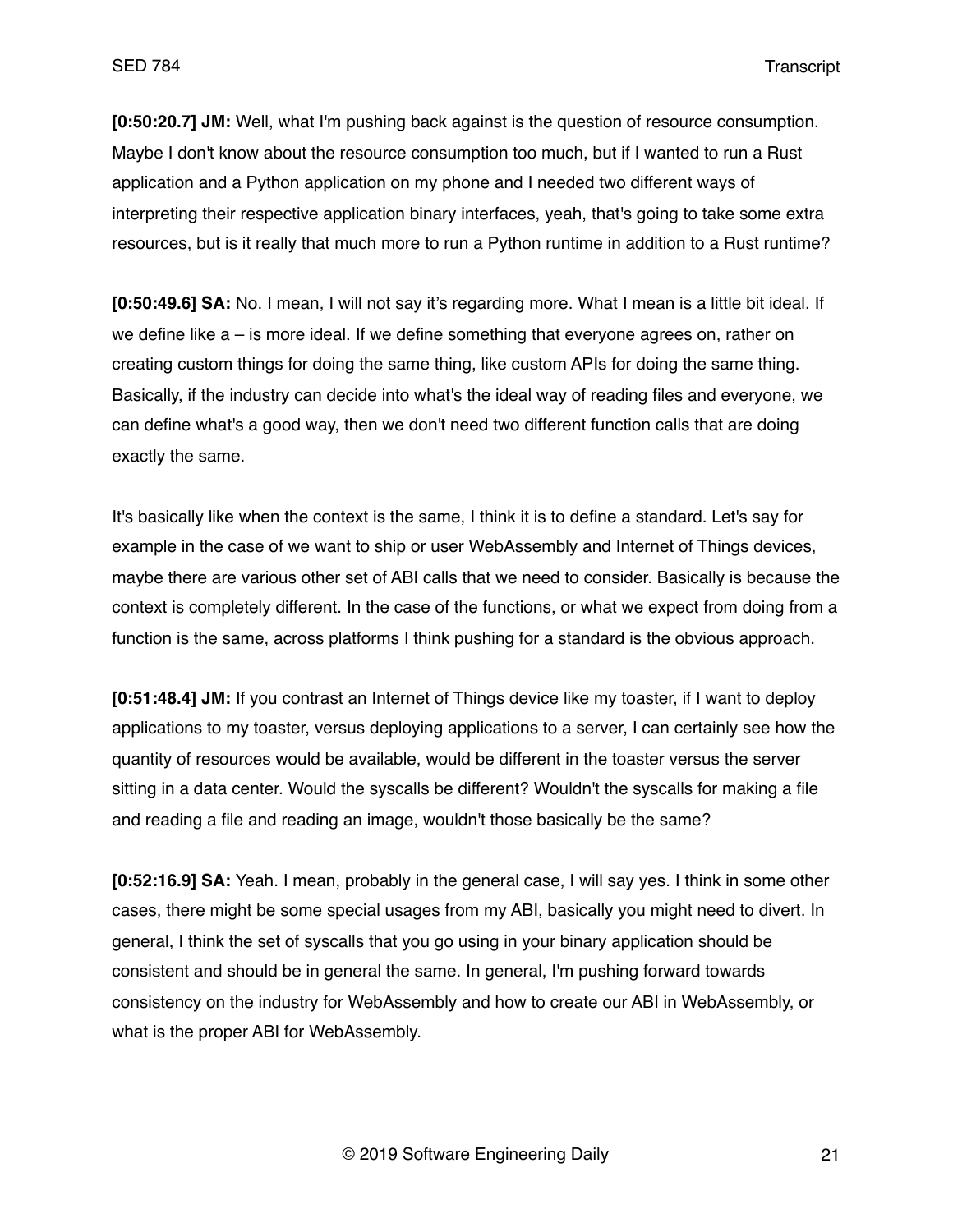**[0:52:54.4] JM:** If the syscalls are consistent across the toaster and the data – the server and the data center, I still don't understand why the consistent ABI across different WebAssembly modules is necessary, because couldn't they just define – they could each define their own ABI as long as the syscalls in the respective environments are the same –

**[0:53:16.6] SA:** Oh. Basically, a set of the ABI – like what is ABI is a set of syscalls. Basically if the syscalls are consistent, then the ABI is going to be consistent. Basically, ABI and syscalls are the same thing.

**[0:53:31.5] JM:** Okay. I mean, most of these underlying systems are Linux, or UNIX-based systems. I'm having trouble understanding why we need the consistent ABI, I guess. Again, if I have a Rust application and a Python application, what I need the consistent ABI for -

**[0:53:49.7] SA:** Okay. Basically, what I mean with consistent ABI is a consistent set of syscalls that we can all use for opening a file. That's for me a consistent ABI, this consistent set of syscalls.

**[0:54:01.8] JM:** I see. That just doesn't exist today. Today, a Rust thing that's been compiled down to WebAssembly is going to have a different set of syscalls than a C application?

**[0:54:12.2] SA:** Yeah. I mean, if we are doing from Rust, like there will be no a standard there, so basically we'll have to create our syscalls by hand. If we are using C or C++ and Emscripten, there is a set of syscalls based on POSIX that basically we will target to. If we are using Go, again each module that we are using will define their own set of syscalls. Again, that's not ideal. The ideal will be everyone targeting the same set of syscalls.

**[0:54:46.4] JM:** Okay. Is this unified ABI, this is cloud ABI?

**[0:54:51.6] SA:** Cloud ABI is something super interesting. Basically, Cloud ABI what it adds is a permission set on top of our ABI calls. Let's say our binary application is trying to open a file in your system. Let's say for whatever reason, we don't want to allow that, or we want to allow that, but we don't want to allow opening sockets. What cloud ABI did is actually wrapping these ABI calls with a permission system.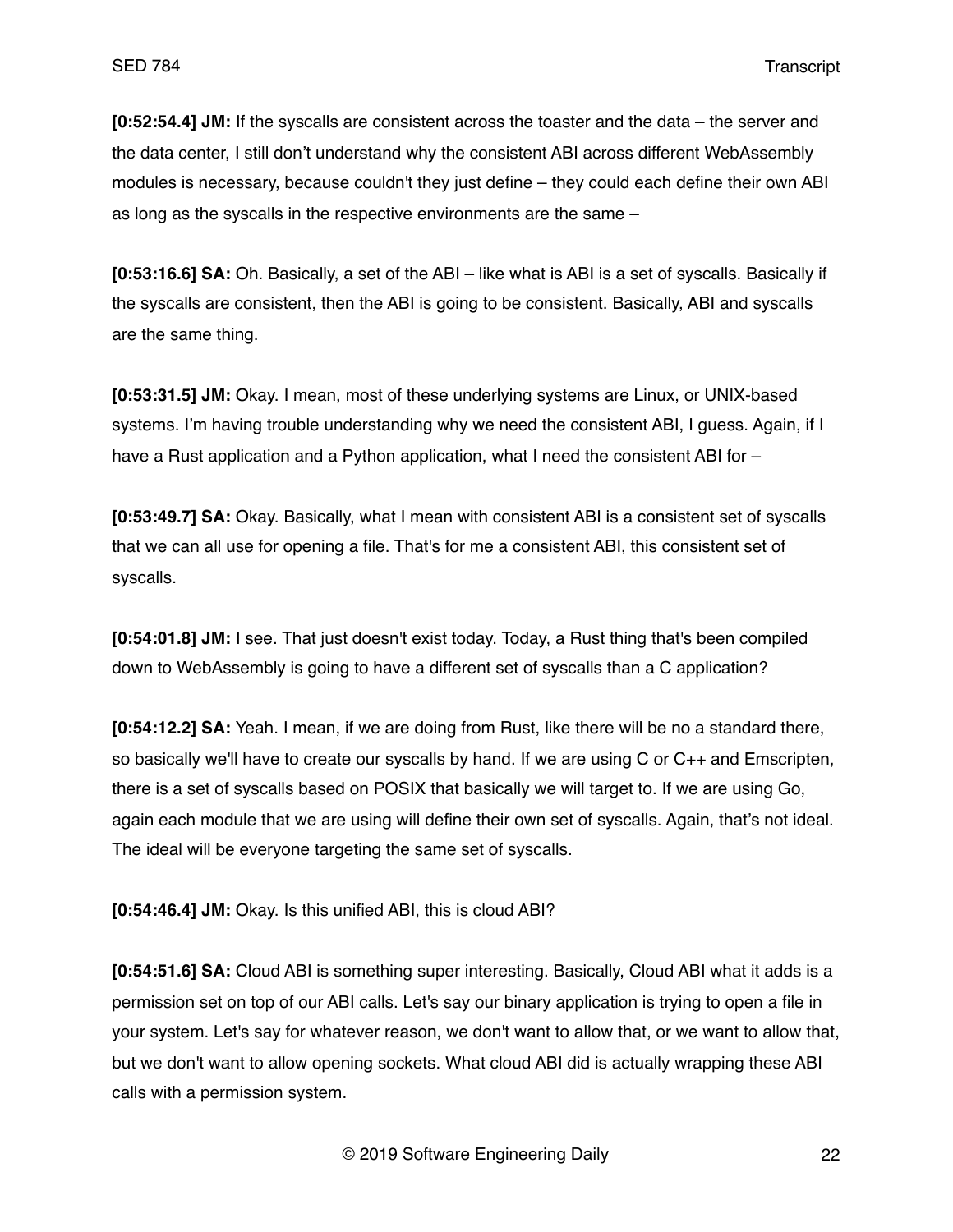Basically, it's time we try to open a file, or we try to access or to execute a certain syscall, cloud ABI is making sure we have permission to do that. How it knows we got permission is before executing, or at the same time we execute that file, we establish what is the set of permissions that we are going to give.

For example, we establish like, "Oh, this binary application is going to be able to open a file, or this binary application will eventually be able to open a port." Basically, that's what cloud ABI is doing. Also, other thing that they're doing is it had the smallest subset of syscalls that we need to implement. In the case of Emscripten, I think the total number of syscalls are in the order of 200, I think around. In the case of cloud ABI is just 49 syscalls that have a permission mechanism on top of that.

**[0:56:13.2] JM:** What are you building at Wasmer?

**[0:56:15.1] SA:** Basically at Wasmer, first what we are seeing is WebAssembly, we believe WebAssembly will become incredibly useful in the future and we believe we'll go outside of the browser environment. First, what we are trying to do is bring WebAssembly server side, so basically anyone that wants to use WebAssembly and don't need the JavaScript runtime, they can do it super easily.

Second, what we are trying to do is move WebAssembly to a server side, we are trying to make very easy to interoperate with WebAssembly from other languages. For example, if you want to use WebAssembly modules inside of Python, you should be able to do it in a very easy way. If you want to use the same WebAssembly module inside of Go, you should be able to, or basically almost any other language that you can think. This is the other thing that we are going to completely focus on.

The other vertical is basically creating something that would power the next generation of cloud platform systems. Basically, because of all the things that I explained before, WebAssembly is ideal for running on the edge, because a startup time is super good and we can run very close to native performance. Basically, what we are trying to do is create this runtime that will be very useful for these cloud environments.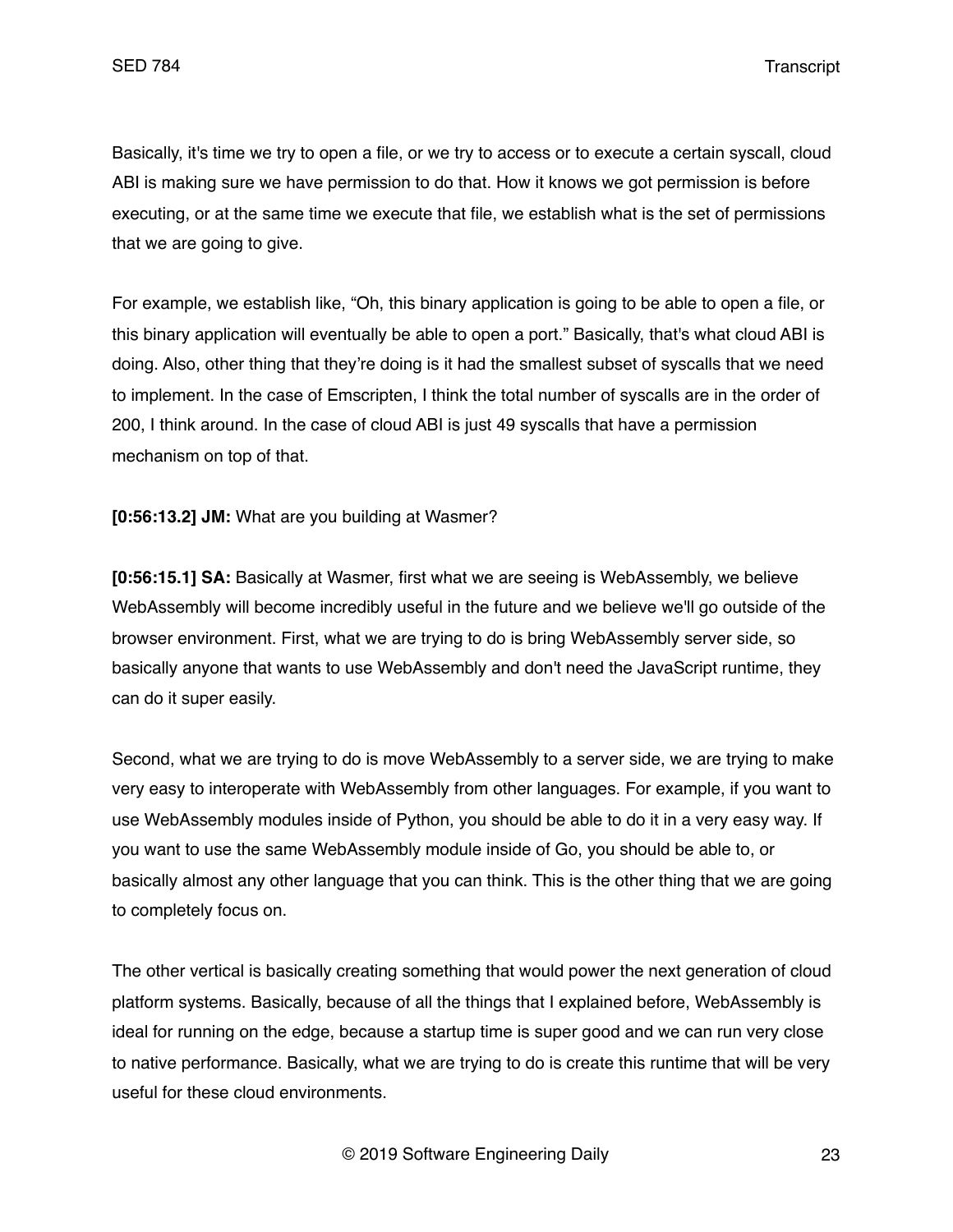**[0:57:37.2] JM:** Do you think you'll spin up a cloud provider yourself as a business model, or do you think you will sell this technology to cloud providers? What do you think the business model will look like?

**[0:57:47.4] SA:** Our business model, it's first we are more focused on engaging with the community. Basically, we want to make first WebAssembly successful and use across any scenario, or a lot of scenarios. Then what we are going to do is either become a virtual cloud provider. That means we might not care as much about the infrastructure, but we might provide a very easy way for you to execute WebAssembly files from the cloud. That's one of the sides of the business model.

**[0:58:15.7] JM:** Like the second layer cloud providers, like the Zeit, or –

**[0:58:19.3] SA:** Yeah, yeah. Completely.

**[0:58:20.7] JM:** Yeah. Zeit, or Netlify, or Spotinst. These second layer cloud providers are so interesting. I think this is a trend that snuck up on me that the whole cloud providers built on other cloud providers thing.

**[0:58:33.5] SA:** Yeah. At the end, what I think is important is we don't want to focus right now at least on the short-term on infrastructure, because it's very hard to build a proper infrastructure system, where I don't know, you have a lot of servers running and they are co-located in a lot of different places. Right now, our approach is more regarding software and make it very easy to use and very easy for the developer to ship. That's what matters. The how, or what's happening under the hood, or how many servers, do we have is not as important for the developer.

**[0:59:08.4] JM:** Well Syrus, I want to thank you for coming on the show and bearing with my insufficient knowledge of this space. I feel how I felt near the beginning – when I started covering Kubernetes and when I started covering cryptocurrency technology, I just felt confused the entire time. Eventually, a switch flipped where I felt a little bit more comfortable, but that's about where I feel with the WebAssembly today. The whole tool chain it feels so foreign to me. I appreciate you bearing with my confusion.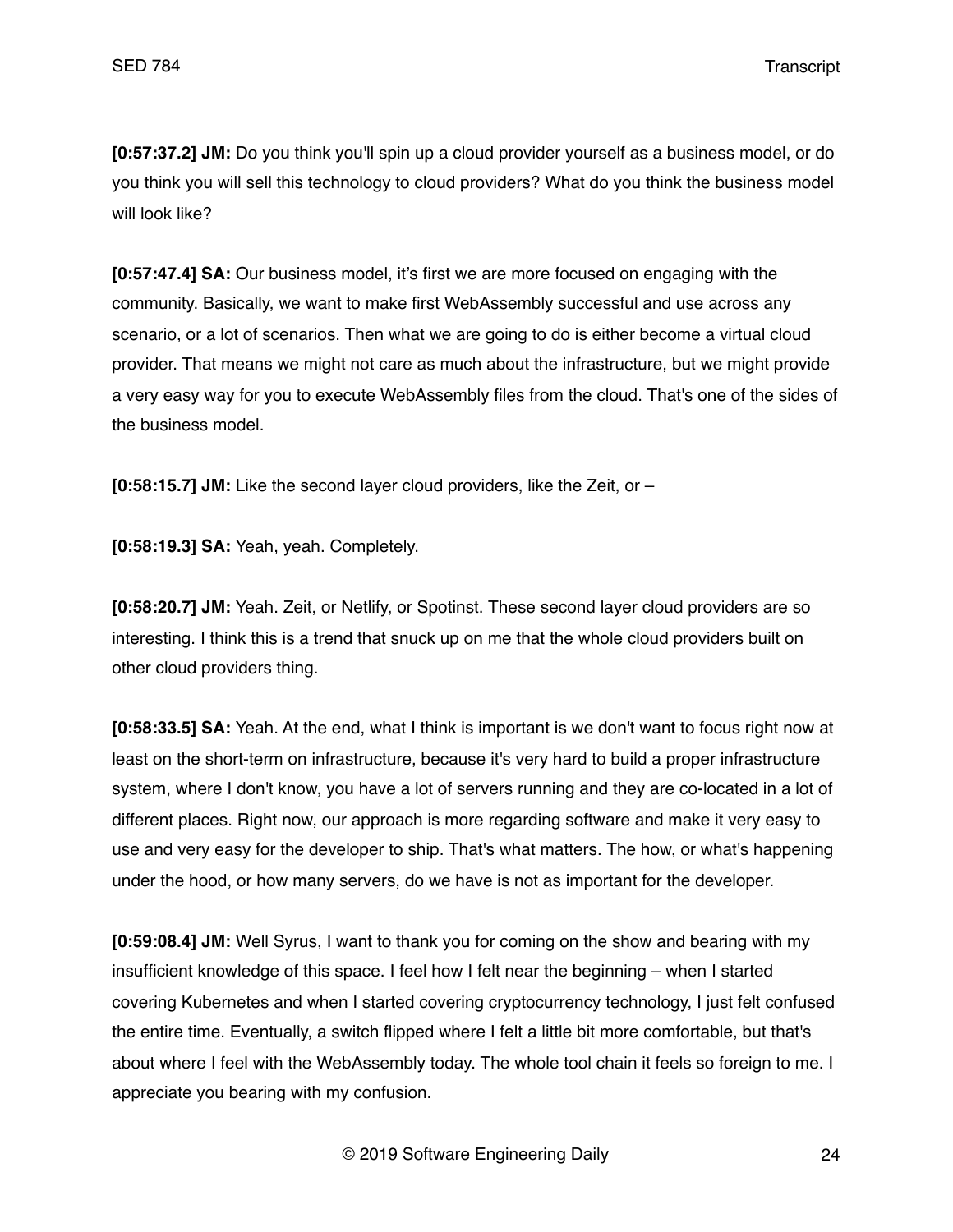**[0:59:39.6] SA:** It's been a super, super interesting talk at the same time. One thing that I haven't commented is that maybe interesting too just saying  $-$ 

**[0:59:47.6] JM:** Sure. Yeah.

**[0:59:49.5] SA:** - in few minutes is other use case for WebAssembly for example, for the centralized applications. A lot of crypto companies are right now looking into WebAssembly to execute a smart contract in a very efficient way. Actually, I think basically the cases of WebAssembly in the future grows especially out of the browser to shipping servers as we are doing Wasmer, to ship it to the centralized applications, a script we are doing, or even becoming the next JBM.

**[1:00:18.8] JM:** Definitely. I think there's also potential for mobile computing, some unified deployment mechanism. I mean, we're seeing such a desire to unify the mobile development paradigms, of course we always have for the last 10 or 15 years, however long mobile computing has been a thing. We'll see about that. I completely agree with your excitement around WebAssembly. There are so many different things that it can accelerate and improve and help the security of, help the isolation of. Thanks for coming on the show, Syrus. Really great talking.

**[1:00:49.3] SA:** Thank you. I really enjoy our talk and hopefully for people that are looking to WebAssembly, this talk incites them to start trying it. I want to welcome people to try and letting us know what are their use cases of WebAssembly and basically, Wasmer is going to be here for hopefully being able to drive some of these WebAssembly love and WebAssembly new excitement. Hopefully, we'll have more people using Wasmer and using in general WebAssembly in the future.

**[1:01:19.5] JM:** Awesome. Okay, thanks Syrus.

**[1:01:20.3] SA:** Thank you.

[END OF INTERVIEW]